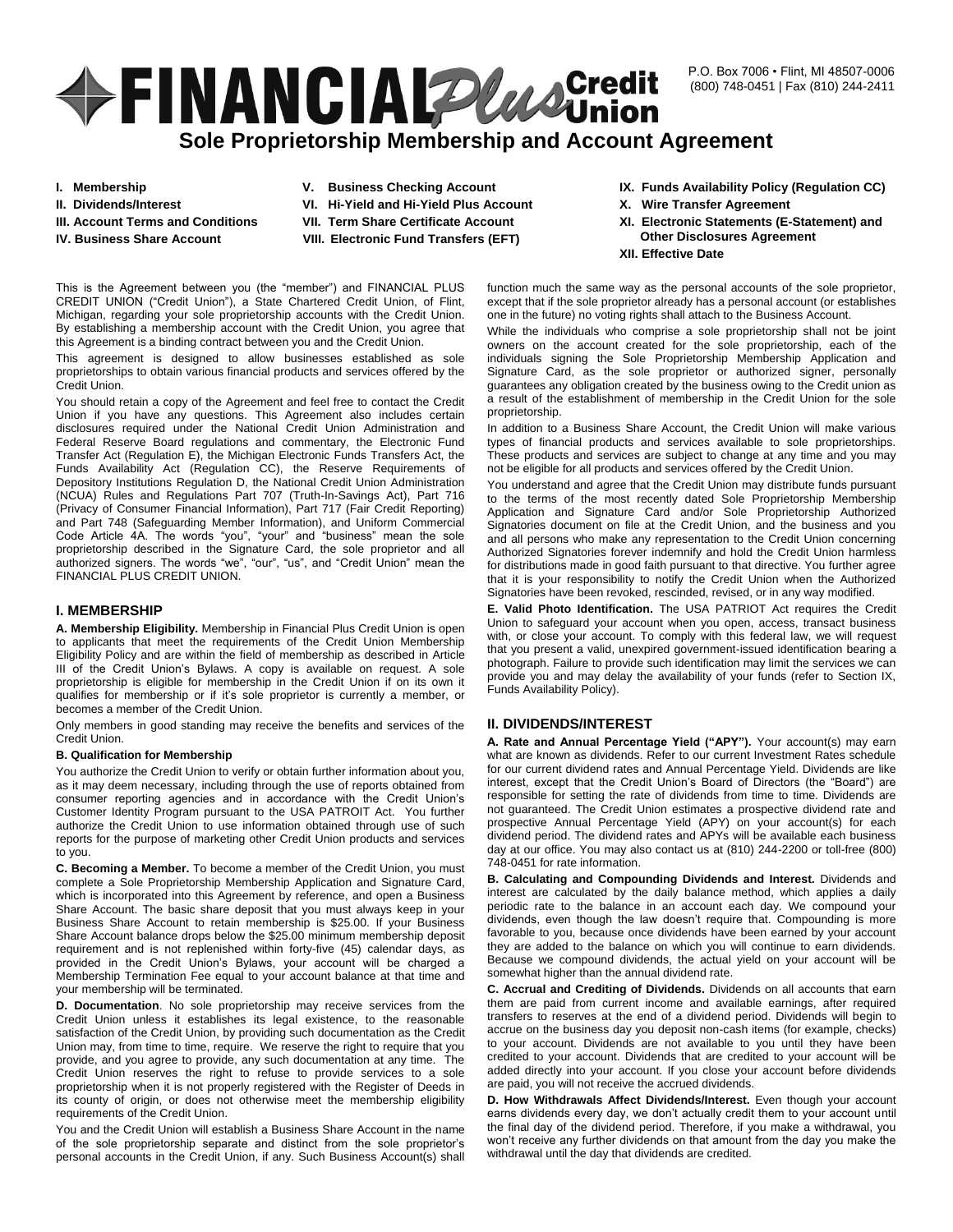# **III. ACCOUNT TERMS AND CONDITIONS**

The following paragraphs apply to all accounts opened with the Credit Union, except as specifically expressly modified elsewhere in this Agreement.

**A. Accounts Not Transferable.** None of your accounts is transferable, except on the Credit Union's books and records.

**B. Agreement.** This Agreement shall be effective and shall govern all accounts of your sole proprietorship with us. By signing a signature card, making deposits or withdrawals, or leaving amounts on deposit, you agree to the terms of this Agreement, effective immediately. This Agreement shall supersede all previous agreements for such accounts.

**1. Amendment.** We may change any of the terms of this Agreement at any time without prior notice to you if the change is favorable to you. We may make changes that are adverse to you only if we provide you with any notice required by law or required in this Agreement. You may close the account if you do not agree to the changes; if you continue to use the account or keep the account open after the effective date of such change, you will be deemed to have agreed to the changes.

**2. Section Headings.** Section headings in this Agreement are for convenience of reference only and shall not govern the interpretation of any of the provisions of this Agreement.

**3. Governing Law.** This Agreement shall be governed by the laws, including applicable principles of contract law, and regulations of the State of Michigan, except as superseded by federal laws and regulations, by the Credit Union's Bylaws, and by local clearinghouse rules. Unless prohibited by applicable law, any action brought pursuant to this Agreement against the Credit Union must be brought in the local State District Court or State Circuit Court in the jurisdiction of the Credit Union's main office.

**4. Severability.** If any of this Agreement is found by any court, or regulatory body of competent jurisdiction, to be invalid or unenforceable in whole or in part for any reason whatsoever, the enforceability of the remaining provisions or portions hereof shall not be affected.

**C. Endorsement.** We may require all items presented for deposit, including items payable to cash or bearer, to be endorsed in our presence by the person depositing them. We may in our sole discretion supply any missing endorsements on items presented for deposit. All endorsements placed on the reverse side of any check or draft which you deposit to your account must be placed so that they are on the left side of the item when looking at it from the front and must be placed so they do not go beyond an area located 1½ inches from the left edge of the item when looking at it from the front. The Credit Union may refuse to accept any item that does not meet this requirement, and, if the Credit Union does accept it, you agree that you are completely responsible for any loss we incur which is premised on an endorsement not meeting this requirement or requirements of the Uniform Commercial Code as adopted in Michigan, including any court costs and reasonable attorney fees.

**D. Fees.** Any account may be subject to fees in accordance with the Business Accounts Fee Schedule adopted by the Credit Union from time to time. You agree to pay us fees in connection with your accounts in accordance with the Business Accounts Fee Schedule then in effect. These fees may be changed at our discretion. We will provide advance notice of any increase in current fees, or any new fees, as required by law. We may deduct any fees owed from any of your accounts. We reserve the right to waive any fees in our sole discretion. Fees may reduce earnings on any of your accounts.

**E. Final Credit for Deposits.** All deposits are subject to proof and verification. When you make a deposit in person at one of our offices, we agree to verify all cash in that deposit when it is made, but we may decide to accept the checks included with that deposit without adding or verifying them, and use the deposit total provided by you at the time of the deposit. Under those circumstances, you agree that we can adjust the amount of that deposit, if necessary, once the amount of the checks included with it are verified by us. If, pursuant to our verification, an adjustment is necessary, we will send you written notice of the adjustment. Any item presented to the Credit Union that is made payable to the business must be deposited into one of the accounts for the business. If you deposit a check, draft or other non-cash item, we have the right to clear it before we make the money available to you subject to applicable federal regulations. If there are special fees for collecting your deposit, you promise to pay them (see the Business Accounts Fee Schedule for a list of fees). We may deduct them directly from your account. If we feel there is a reason, we may refuse, limit or return any deposit. We reserve the right to refuse to accept any deposit and we specifically reserve the right to refuse to accept checks for deposit that have more than one endorsement. We reserve the right not to pay dividends on amounts subject to garnishment, levy or other legal process and to assess a fee for processing a garnishment, levy or other legal process; and we reserve the right not to pay dividends on any deposit that is returned to us unpaid by the financial institution on which it is drawn (even if that means a reversal of credited interest or dividends). Your account will be charged for any check or other deposited item that is returned or is uncollectible for any reason. You will not receive notice before such a charge is made. We will notify you after your account has been charged either with a separate notice or on your next periodic statement.

**F. Inactive Accounts.** The Credit Union will consider an account inactive after one year of no deposits or withdrawals on the account(s), and will assess a fee

to your account(s) each month thereafter (see the Business Accounts Fee Schedule for a list of fees). This excludes dividends credited to your account by the Credit Union. The Michigan Unclaimed Property Act requires the Credit Union to turn these funds over to the State after five years of no activity. We may voluntarily turn these funds over to the State of Michigan after two years. Before turning funds from inactive accounts over to the State of Michigan, the Credit Union will send notices as required by Michigan law advising you of your rights.

#### **G. Legal Compliance and Protection**

**1. Legal Process.** If any legal action is brought against your account, we may pay out funds according to the terms of the action or refuse any pay out until the dispute is resolved. Any expenses or attorney fees we incur responding to legal process may be charged against your account without notice, unless prohibited by law. In lieu of expenses other than attorney's fees, we may charge a Legal Process Fee as set forth in the Business Accounts Fee Schedule. Any legal process against your account is subject to our statutory lien and security interest.

**2. Share Insurance.** Your savings in the Credit Union are insured by the National Credit Union Administration (NCUA), an agency of the Federal Government, in accordance with regulations promulgated by the NCUA. For more information regarding NCUA share insurance, please refer to the NCUA brochure entitled "Your Insured Funds," which can be found in any of our offices. Because we are not authorized to provide legal advice, we cannot counsel you as to how to structure your accounts in order to maximize your account insurance protection.

**3. Taxpayer Identification Numbers and Backup Withholding.** Your failure to furnish a correct Taxpayer Identification Number (TIN) or meet other requirements may result in backup withholding. If your account is subject to backup withholding, we must withhold and pay to the Internal Revenue Service (IRS) a percentage of dividends, interest and certain other payments. The Credit Union reserves the right to refuse to open any account until a valid TIN is received.

**H. Form of Negotiable Instruments.** All negotiable instruments presented for deposit must be in a format that can be processed and/or photographed. The Credit Union may refuse to accept any check or draft that does not meet this requirement. Substitute checks (as defined in the "Check 21 Act") are the legal equivalent to traditional checks when used in appropriate transactions.

**I. Notices.** Notices to us should be sent to: Financial Plus Credit Union, P.O. Box 7006, Flint, MI 48507-0006. Whenever we are required to send you notice, the Credit Union is only required to attempt to communicate with you at the most recent address you have provided to us in writing. Except as prohibited by applicable law, we may change the terms of this Agreement. We will notify you of any change in terms or rates as required by law or as required in this Agreement. We reserve the right not to send notices for accounts we consider inactive, or for which we do not have a valid address.

**1. Notice of Withdrawals.** All of your accounts, except checking accounts, are subject to the Credit Union's right to require advance notice of withdrawal, as provided in the Credit Union's Bylaws.

**2. Name or Address Changes.** You are responsible for notifying us of any address, e-mail address or name change. The Credit Union requires all notices of change in address, change of e-mail address, change of business name or name change of authorized signer to be in writing. All name changes require a legal document specifically identifying the change of legal name.

**3. Other Notices.** Except as prohibited by applicable law, we may change the terms of this Agreement. We will notify you of any changes in terms or rates as required by law or as required by this Agreement. All notices regarding the account will be posted in our office lobbies, sent to you at the address shown on your statement, or delivered on or with your statement or appended to your electronic statement (e-statement) if you have chosen to receive e-statements (Refer to Section XI for information and disclosures regarding Electronic Statements).

**4. Electronic Notices.** To the extent permitted by applicable law, you agree to receive any notices sent to you by us in an electronic format, such as e-mail.

**5. Effect of Notice**. Any written notice you give us is effective when we receive it. Any written notice we give to you is effective when it is deposited in the U.S. Mail, postage prepaid and addressed to you at your statement mailing address or at the time that an electronic message is sent informing you that your electronic statement or notice is available.

**J. Offset.** If you owe us money as a borrower, guarantor, endorser or otherwise, we have a lien on the account funds in any account in which you have an ownership interest, regardless of their source, unless prohibited by law. We may apply these funds in any order to pay off your indebtedness. By not enforcing a lien, we do not waive our right to enforce it later. In addition, you grant the Credit Union a consensual security interest in your accounts and we may use the funds from your accounts to pay any debt or amount now or hereafter owed the Credit Union, except for obligations secured by an individual's residence, unless prohibited by applicable law. We will notify you if we have exercised our right of offset. All accounts are non-assignable and nontransferable to third parties.

#### **K. Requests and Special Instructions by Member**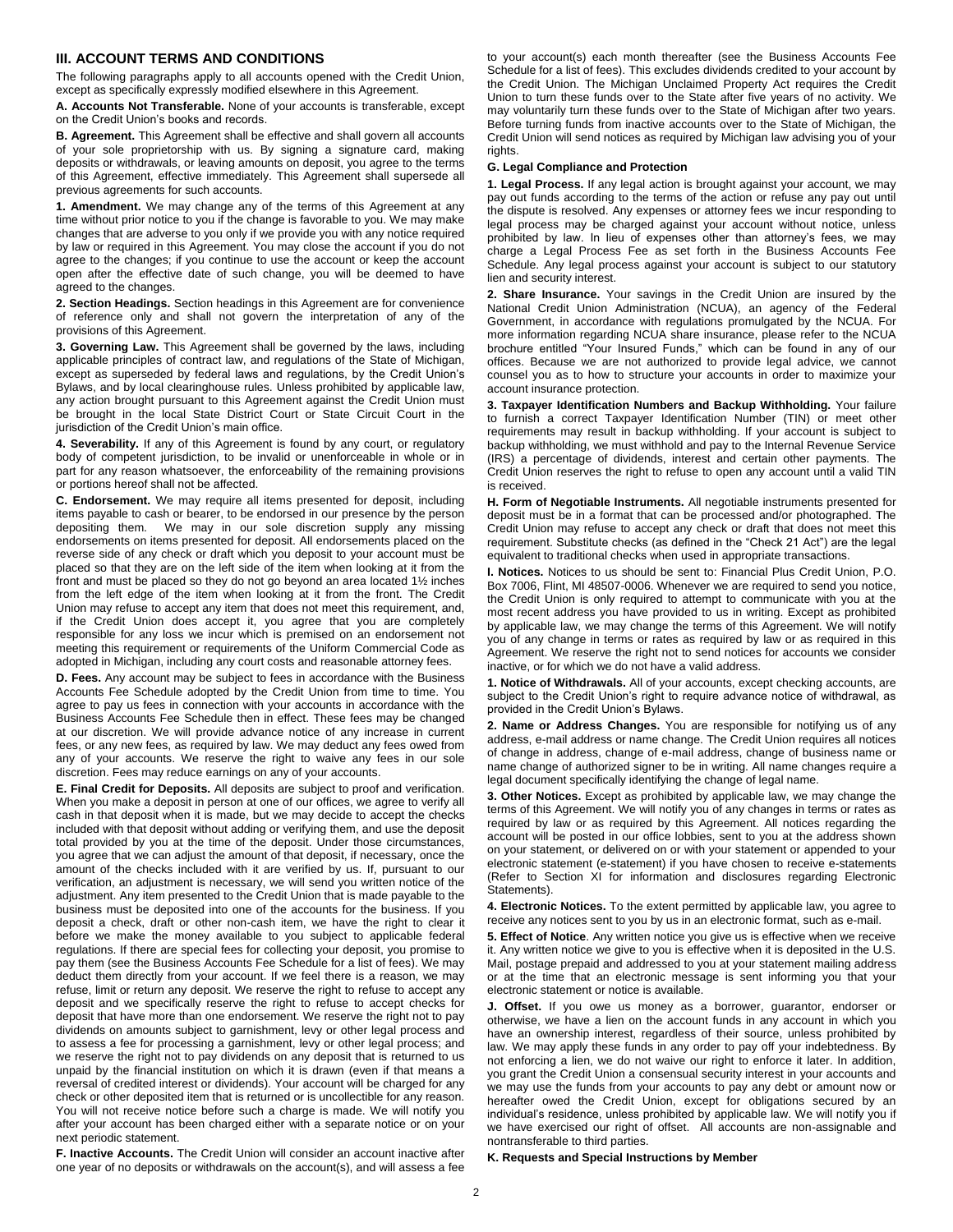**1. Changes Requested by You.** Account changes requested by you, such as adding or closing an account or service, may be required to be evidenced by a signed Account Change Form and accepted by us.

**2. Signatures and Electronic Communication.** We may accept for deposit all checks, drafts, notes or other instruments signed or endorsed in writing, whether by rubber stamp, or any other means, We may also rely on facsimiles of your signature(s), or authorization by electronic communication, on any deposit or withdrawal form, order or other notices, requests or instructions regarding any account under this Agreement or with the Credit Union. We may pay and charge your account for all checks, drafts or other items bearing your signature, or the facsimile signature(s) you designate, whenever they resemble the specimen furnished by you, regardless of whom or by what means the actual or purported facsimile signature may have been affixed. The Credit Union shall not be responsible for any loss incurred as a result of our acting upon or executing any request, order or instruction we believe to be genuine, except as otherwise provided by law. Furthermore, we may refuse to execute any facsimile or electronic request or order.

**3. Special Account Instructions.** You may request that we facilitate certain business or court-ordered account arrangements. However, because we do not give legal advice, we cannot counsel you as to which account arrangement most appropriately meets the specific requirements of your business or court order. If you ask us to follow any instructions that we believe might expose us to claims, lawsuits, expenses, liabilities, or damages, whether directly or indirectly, we may refuse to follow your instructions or may require you to indemnify us or post a bond or other protection.

Credit Union may permit you to designate, or order checks that indicate that the signatures of two or more authorized signers are required for validity. However, you agree that such transactions or checks may be, but need not be, considered properly authorized even when only one authorized signer has signed a check as drawer or otherwise authorized any transaction, and that although the Credit Union is under no obligation to allow such a transaction bearing less than the requisite number of signatures, the Credit Union will not be negligent if it allows such a transaction when only one authorized signer has authorized a transaction, or check.

**4. Telephone Requests.** You agree that funds in any of your accounts with us can be transferred and that additional accounts and services can be authorized or terminated, at the discretion of the Credit Union, upon the telephone or email request of any authorized signer on the account. We shall not be responsible for any loss incurred as a result of our acting upon or executing any request, order or instruction we believe to be genuine. Furthermore, we may refuse to execute any telephone or e-mail request or order.

**5. Indemnity.** If by following your instructions we are exposed to a claim or suit by an adverse claimant, you shall hold us harmless and indemnify us from any such losses, expenses, liabilities or damages including actual attorneys' fees resulting from such a claim or suit. If you ask us to follow instructions that we believe might expose us to claims, suits, losses, expenses, liabilities or damages, whether directly or indirectly, we may refuse to follow your instructions, or we may require a bond or other protections.

You agree to deposit sufficient funds to cover any overdraft and any fees assessed upon notice of the overdraft, and to reimburse us for any costs we incur in collecting the overdraft, including, without limitation, reasonable attorney's fees and the costs of litigation, to the extent permitted by law.

You agree to indemnify and hold us harmless from any liability, loss, costs, or expenses, including reasonable attorney's fees, to the extent permitted by law, that we incur as a result of any dispute involving your account, including any loss, costs, or expenses resulting from a delay in the forward collection or return of any check you deposit caused by improper placement of endorsements or other material on the back of the check that affects the ability to endorse the items as required by federal regulation. You authorize us to deduct any such loss, costs, expenses, or attorney's fees from your account without prior notice to you.

In the event we become a party to any legal proceedings between you and any third parties or between parties involved in your business, you agree to indemnify us and hold us harmless from any liability for any loss, costs, or expenses, including reasonable attorney's fees, to the extent permitted by law, that we incur as a result of any such proceeding. We may exercise our right of offset to recover such amounts from your accounts. This obligation includes situations that cause us, in good faith, to seek the advice of counsel, whether or not we actually become involved in a dispute.

**L. Return of Deposits/Closed Accounts.** We may, at any time, in our sole discretion, refuse to accept any deposit, or close any or all of your accounts with us without prior notice to you. However, we may not terminate your membership in the Credit Union without satisfying applicable legal requirements. If we close an account, we will notify you and send you a check for any balance in your account after deducting all applicable fees. Any withdrawal that reduces the amount in an account to zero (other than a Business Checking Account) may automatically close that account. We are not liable for any check, draft, withdrawal or other order after an account is closed. Any checks, or other payment orders presented after your account has been closed will be returned unpaid. We reserve the right to advise consumer or commercial reporting agencies and other third parties of accounts closed for

misuse, with regard to all parties named on the accounts, without regard to which individual(s) misused the account. Please refer to "Termination" (subsection N) below for information regarding termination of accounts and membership from the Credit Union.

**M. Statement and Member Responsibility.** You will receive a periodic statement (normally monthly) for your Business Checking Account. You will receive a periodic statement (normally quarterly) for your Business Share Account or other savings accounts unless you have an electronic funds transfer transaction during a monthly period (in which case you will receive a monthly statement), or you will receive a combined statement on a monthly basis if you have a Business Checking Account and other savings accounts. Each such statement shall show the transactions on your accounts and any fees. We reserve the right not to send statements for accounts we consider inactive, or for those accounts on which we do not have a valid address on file.

You should examine each periodic statement carefully and reconcile the account. If there are any discrepancies, the Credit Union should be notified immediately. You are in the best position to detect an unauthorized signature, a forged endorsement, or an alteration. Except as expressly stated elsewhere, you have the responsibility for any fraud loss if you fail to exercise reasonable care in examining the statement or fail to report forgeries or alterations to the Credit Union within thirty (30) days of the mailing date or within thirty (30) days of the date of e-mail notification that your statement is available, if you have chosen electronic statement, of the earliest statement containing those items, unless another time period is required by state or federal law. The Credit Union will not be liable if items were forged or altered such that the fraud could not be detected by a reasonable financial institution.

#### **N. Termination**

**1. Of Account.** We may terminate your account at any time without notice to you, or we may require you to close your account and apply for a new account if: (1) there is a change in ownership or authorized signers; (2) there has been a forgery or fraud reported or committed involving your account; (3) there is a dispute as to the ownership of the account or of the funds in the account; (4) any checks, whether completed or in blank, or cards are lost, stolen, or the number has been compromised; (5) there are excessive returned unpaid items not covered by an overdraft protection plan; (6) there has been any misrepresentation or any other abuse of any of your accounts; or (7) we reasonably deem it necessary to prevent a loss to us. You may terminate an account by giving written notice. There may be a fee for termination of account, processing an account number change, or replacing lost or stolen cards (refer to our current Business Accounts Fee Schedule). We are not responsible for payment of any check, draft, or withdrawal, or other item after your account is terminated, however, if we pay an item after termination, you agree to reimburse us.

**2. Of Membership.** You may terminate your membership by giving us notice. You may be denied services or expelled for any reason allowed by applicable law, including causing a loss to the Credit Union. If your Business Share Account balance drops below the \$25.00 minimum membership deposit requirement and is not replenished within forty-five (45) calendar days, as provided in the Credit Union's Bylaws, your account will be charged a Membership Termination Fee equal to your account balance at that time and your membership will be terminated. Refer to the Business Accounts Fee Schedule.

**O. Transaction Limitations (Regulation D).** During any calendar month, you may not make more than six transfers or withdrawals, or a combination of such transfers and withdrawals, from any non-transaction account to another account or to a third party by means of a preauthorized or automatic transfer or telephonic agreement, order or instruction, and no more than three of the six such transfers may be initiated by check, draft, debit card, or similar order. If you exceed the transfer limitations set forth above in any month, your account may be subject to closure by the Credit Union. This limitation does not apply to your Business Checking account.

**P. Waiver.** We may waive any of these provisions at our sole discretion, but any such waiver will apply only on that occasion. If we choose to waive any provision, we will not be bound to waive the same provision or any other provision on another occasion.

**Q. Information About Your Accounts.** You authorize us to share information concerning your accounts with other entities as permitted or required by law, including affiliates of the Credit Union.

# **IV. BUSINESS SHARE ACCOUNT**

**A. Deposits.** After you have established your Business Share Account, you may make additional deposits into that account, or establish other types of accounts as described herein, at any time and in any amount, subject to minimum transaction amounts, if any. This account is not transferable except on the Credit Union's books and records. Your interest in a Business Share Account cannot be used as collateral for a loan with another financial institution unless we consent in writing and the transfer is reflected in our records. We may establish minimum amounts for deposits in your Business Share account. You may make deposits to your account by any method approved by the Credit Union.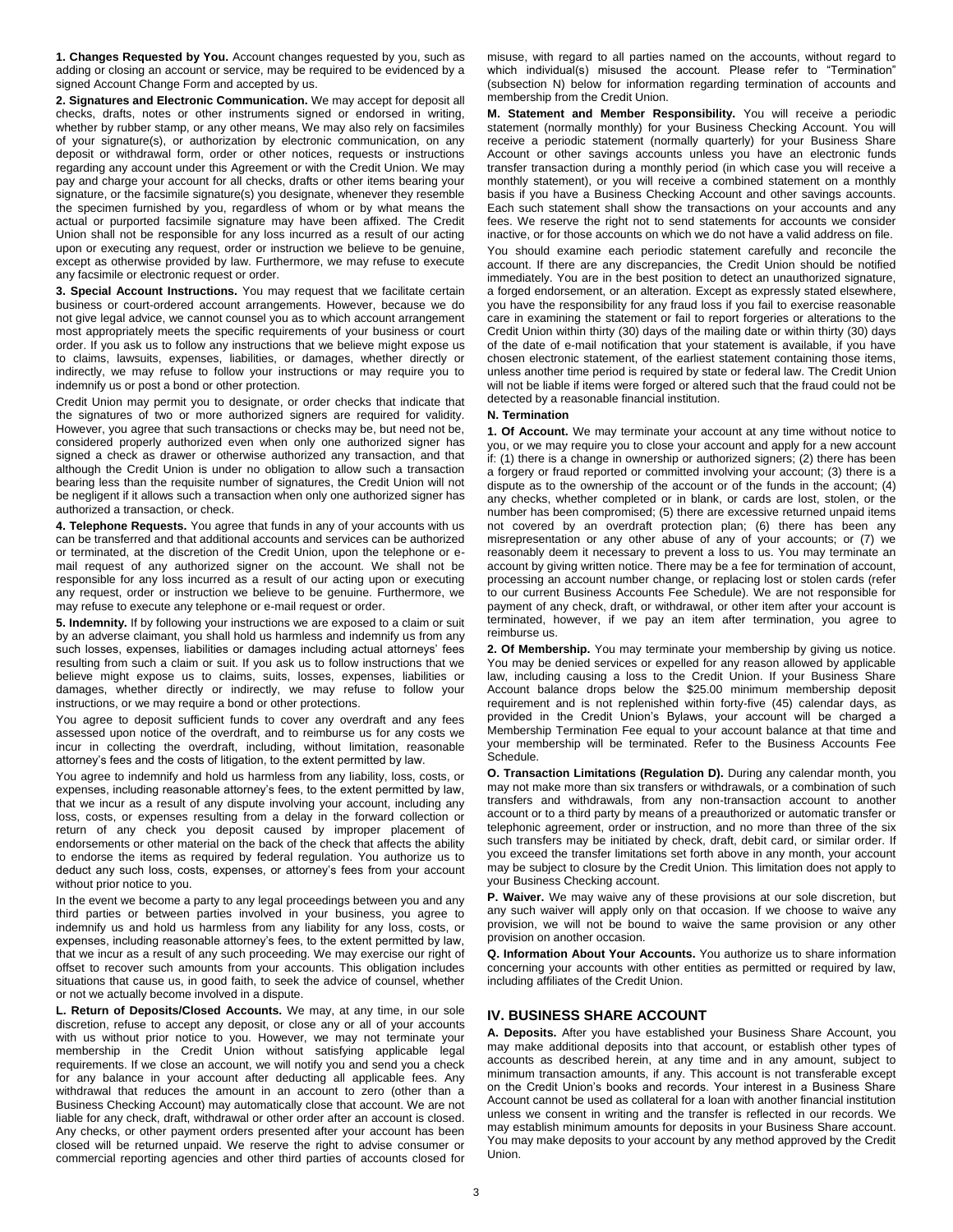**B. Withdrawing Money.** As long as you have money in your account, and subject to any applicable state or federal laws and regulations, the transaction limitations in this Agreement, and the Credit Union's Bylaws, money can be withdrawn from your account by any method approved by the Credit Union. Withdrawals will reduce earnings on your Business Share Account.

**C. Dividends.** If the Business Share Account you have chosen pays dividends, this section will apply to your account.

**1. Rate Information and Nature of Dividends.** This is a variable rate account on which the dividend rate and Annual Percentage Yield (APY) may change every month as determined by the Credit Union. Rate changes are solely at the discretion of the Credit Union and there are no limitations on the amount the rate may change. Dividends are paid from current income and available earnings after required transfers to reserves at the end of the dividend period. Refer to our current Investment Rates schedule for the current anticipated dividend rate and Annual Percentage Yield (APY).

**2. Compounding and Crediting.** Dividends are calculated by the daily balance method, which applies a daily periodic rate to the balance in the account each day. Dividends are compounded and credited to your account on the last day of each quarter. Dividend payment periods are from January through March, April through June, July through September, and October through December. If you close your account before dividends are paid, you will not receive the accrued dividends.

**3. Balance Information.** There is a minimum opening balance requirement of \$25.00, which must remain in the account to continue membership eligibility. We reserve the right to adjust minimum deposit balance requirements from time to time. Dividends will begin to accrue on the business day you deposit non-cash items (i.e. checks) to your account.

**D. Transaction Limitations.** Transfers and withdrawals made by telephone, by Touch Tone Teller, by Home Financial Services, by transfer to a third party, or to cover share draft overdrafts will be limited to six (6) such transfers per month and no more than three of the six transfers may be made by check, draft, debit card, if applicable, or similar order to a third party (Regulation D). If the transfer limitations set forth are exceeded, the account is subject to closure. Credit Union Bylaws reserve the right to require a member intending to make a withdrawal from any account (except Checking accounts) to give written notice of such intent, up to sixty (60) days before such withdrawal.

**E. Funds Availability**. If you make a non-cash deposit into your Business Share Account, that money may not be immediately available to you for withdrawal. At the Credit Union's discretion, a hold of up to ten (10) business days may be placed on any check presented and accepted for deposit into a Business Share Account. We will advise you when such funds will be available at the time you make such a deposit. If your deposit is not made in person to one of our employees, or if we decide to place a hold after you have left the premises, we will mail a notice advising you when the funds will be available. We reserve the right to shorten or extend all such holds at our discretion.

If you make a deposit by authorizing us to receive funds from another account (for example, from a savings account at another credit union or bank), that deposit will not be available, nor will it earn dividends, until we actually receive the funds.

# **V. BUSINESS CHECKING ACCOUNT**

**A. Deposits.** After you have established your Business Checking Account, you may make additional deposits into that account at any time and in any amount subject to the terms of this Agreement. The account is not transferable except on the Credit Union's books and records. Your interest in a Business Checking Account cannot be used as collateral for a loan with another financial institution unless we consent in writing and the transfer is reflected in our records. You may make deposits to your account by any method approved by the Credit Union. There is no minimum deposit for your Business Checking Account, but we may from time to time establish minimum amounts for deposits in the account.

**B. Withdrawing Money from Your Business Checking Account.** As long as you have money in your Business Checking Account, and subject to any applicable state or federal laws and regulations, and the Credit Union's Bylaws, you may withdraw money from your account by a check or any other method approved by the Credit Union. Checks must generally be ordered through the Credit Union. If checks are not ordered through the Credit Union, the Credit Union will assess a fee whenever problems arise in automatically clearing such checks. When you order checks through the Credit Union, the Credit Union will charge your account for the costs of those checks, which will vary depending on the style of checks ordered. You may select checks from the current styles available. Withdrawals will reduce earnings on checking accounts that pay dividends.

**C. Dividends.** If the Business Checking Account that you have chosen pays dividends, this section will apply to your account.

**1. Rate Information and Nature of Dividends.** This is a variable rate account on which the dividend rate and Annual Percentage Yield (APY) may change every month as determined by the Credit Union. Rate changes are solely at the discretion of the Credit Union and there are no limitations on the amount the rate may change. Dividends are paid from current income and available

earnings after required transfers to reserves at the end of the dividend period. Refer to our current Investment Rates schedule for the current anticipated dividend rate and Annual Percentage Yield (APY).

**2. Compounding and Crediting.** Dividends are calculated by the daily balance method, which applies a daily periodic rate to the balance in the account each day. Dividends are compounded and credited to your account on the last day of each quarter. Dividend payment periods are from January through March, April through June, July through September, and October through December. If you close your account before dividends are paid, you will not receive the accrued dividends.

**3. Minimum Balance Information.** There are no minimum balance requirements to maintain a Business Checking Account at this time, but you may be assessed a fee based upon the type of Business Checking Account you have chosen. However, you must maintain a basic membership share of \$25.00 on deposit in your Business Share Account to retain a Business Checking Account. We reserve the right to adjust the minimum balance requirements from time to time. If you do not maintain any such minimum balance in the account, we may assess a fee. Refer to our Business Accounts Fee Schedule for more information regarding this fee. Dividends will begin to accrue on the business day you deposit non-cash items (i.e. checks) to your account.

**D. Transaction Limitations.** Except as otherwise stated in this Agreement, or in any applicable federal or state law or regulation, there are no transaction limitations on this account.

**E. Payment of Checks and Other General Checking Account Terms.** In addition to the other terms set forth in this Agreement it is agreed that:

- Only checks and other methods approved by Credit Union may be used to withdraw funds from the account.
- All non-cash deposits and payments received in this account will be credited subject to final payment.
- The front side of all checks shall at a minimum contain the legal or "doing business as" name of the business.
- Credit Union is under no obligation to pay a check that exceeds the balance in the account; however Credit Union may pay such a check in accordance with the Overdraft Protection provisions below.
- Credit Union is under no obligation to pay a check that is over six (6) months old, but may at its option pay such a check without notice to you.
- Credit Union will not be liable for refusing to pay items presented if, at any time, fees or charges leave insufficient collected funds in your account to cover the items.
- Except for negligence, the Credit Union is not liable for any action it takes regarding the payment or non-payment of a check or electronic debit.
- Credit Union may permit you to designate, or order checks that indicate that the signatures of two or more authorized signers are required for validity. However, you agree that such transactions or checks may be, but need not be, considered properly authorized even when only one authorized signer has signed a check as drawer or otherwise authorized any transaction, and that although the Credit Union is under no obligation to allow such a transaction bearing less than the requisite number of signatures, the Credit Union will not be negligent if it allows such a transaction when only one authorized signer has authorized a transaction, or check.
- Any electronic debit initiated by a third party against this account is deemed authorized by any signatory if the signatory voluntarily gives the third party information about the account.
- Credit Union reserves the right to pay items drawn against the account in any order.
- We may return all checks drawn on your Business Checking Account unpaid for any reason that checks are normally returned, such as, insufficient funds, uncollected funds, or litigation.
- We will not be responsible for, and you hereby waive any losses or costs you incur as a result of, the payment by us of any check that contains any extraneous legends, for example, "void after 60 days," unless we agree otherwise.
- The use of the Business Checking Account is subject to other terms, conditions and requirements as the Credit Union may establish from time to time.

**F. Funds Availability.** Funds from deposits you make into your Business Checking Account may not always be immediately available for withdrawal or transfer. Refer to Section IX - Funds Availability for more details.

**G. Overdraft Protection.** If a check or ACH debit is presented for payment to your checking account for which there are non-sufficient funds (NSF) available, and you have selected to have Overdraft Protection available for your checking account, (1) a transfer will be made from your other accounts, as you have designated, in an amount sufficient to cover the overdraft amount and fee; or (2) an advance on your Overdraft Protection line-of-credit loan account with us will be made to cover the overdraft and you will repay that advance in accordance with the terms and conditions of your Overdraft Protection line-ofcredit plan. However, if there are not sufficient funds to make a transfer according to (1) or (2) of this section, or if you have no Overdraft Protection, the check or ACH debit may be returned NSF and your account will be charged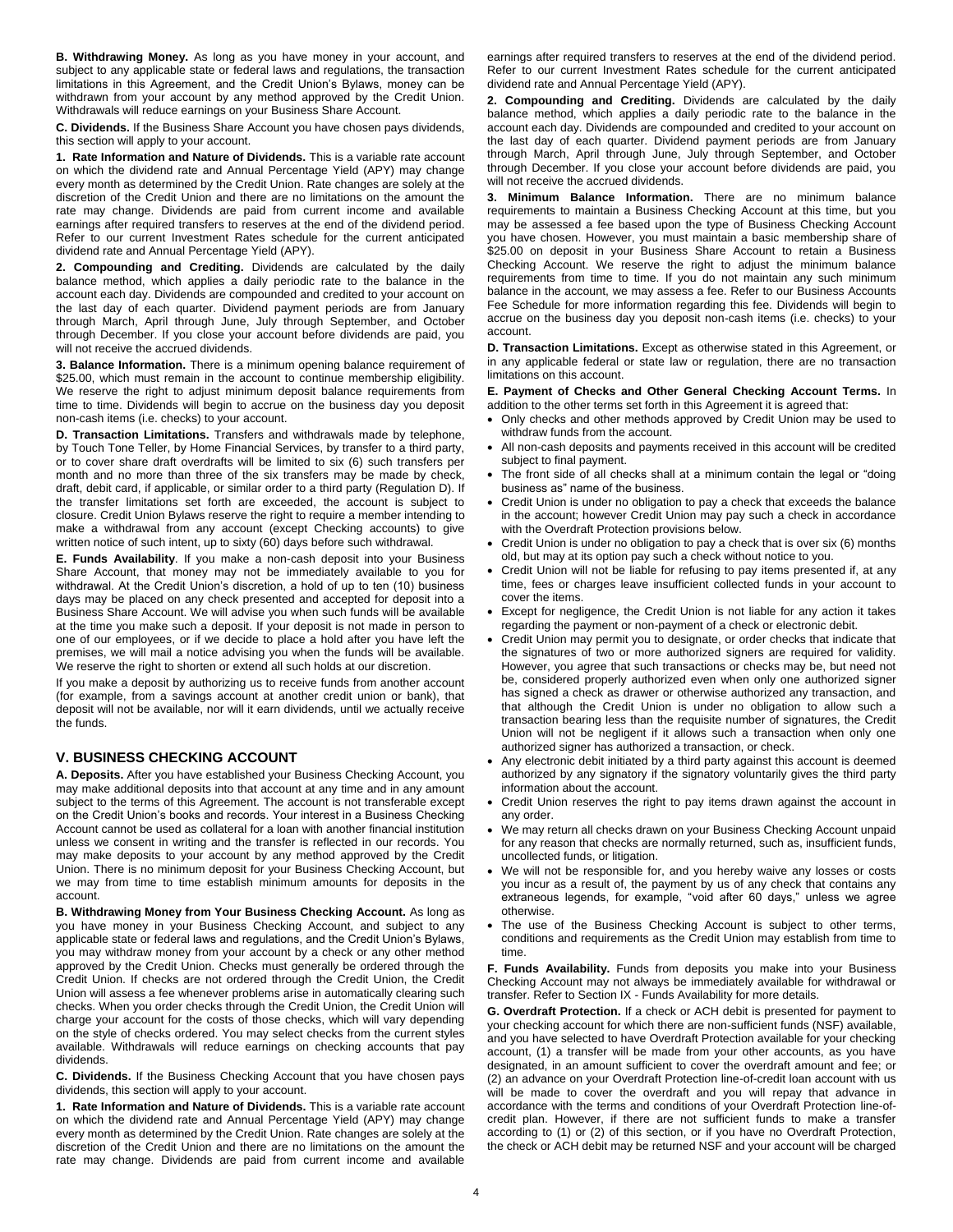an NSF fee. Refer to our Business Accounts Fee Schedule for the fee applicable to this transfer.

The Credit Union is under no obligation to pay a check you have written, or "electronic fund transfer" ("electronic fund transfer" services are itemized in Section VIII, Subsection E of this Agreement) if it would result in this Business Checking Account being overdrawn. The Credit Union has the option of honoring a check, ACH debit, merchant purchase, or other debit when your Business Checking Account has non-sufficient funds or may dishonor it, solely at our discretion. Honoring of past overdrafts does not obligate the Credit Union to honor them in the future. The Credit Union may pay the item and charge the amount of the resulting overdraft plus any applicable fee against any account(s). Refer to our Business Accounts Fee Schedule. The Credit Union is not required to send prior notice of checks returned NSF, and you agree to deposit sufficient funds to cover the amount of the overdraft and fee. Failure to cover any resulting deficiency balance within a reasonable period of time, to be determined at the sole discretion of the Credit Union, may result in a loss of account privileges or account termination. All individuals who are personally liable on this account are jointly and severally liable to repay the Credit Union the amount of any overdraft and fees, regardless of which of the parties initiates any transaction that creates an overdraft.

**H. Truncated Checks; Statements.** Your canceled checks will not be returned to you. They will become Credit Union property and held by us ("truncated") for you. They may also be truncated earlier in the check clearing process, such as by the bank into which the payee deposits them. This may be done either pursuant to a contractual electronic presentment process or under a federal law commonly referred to as "Check 21". Your monthly statement will itemize your canceled checks by number, date of clearing, and the amount of the check. Except as expressly stated elsewhere, any objection in regard to any item shown on a periodic statement is waived unless made in writing to the Credit Union before the end of thirty (30) days after the statement is mailed or within thirty (30) days of the date of e-mail notification that your statement is available, if you have chosen electronic statement. A copy of any check or "substitute check" (a legal check under federal law – Check 21) will be available to you as required by law. There may be a small fee to obtain a copy of a check (see the Business Accounts Fee Schedule for a list of fees).

# **I. Stop Payments.**

**1. Stop Payment Order Request.** You and any authorized signer may request a stop payment order on any check drawn on your account. This request may be provided orally or in writing. We may require you to confirm your oral request in writing within fourteen (14) calendar days. If we request written confirmation and do not receive it within fourteen (14) calendar days, we may disregard your request. To be binding, the written confirmation must be dated, signed, and describe the account, check number and the exact amount. The stop payment will be effective if the Credit Union receives the order in time for the Credit Union to act upon the order and you state the number of the account, number of the check, and its exact amount. You understand that the exact information is necessary for the Credit Union's computer to identify the check. If you give us incorrect or incomplete information, or only an oral notice is given to us without providing written confirmation, when requested, we will not be responsible for failing to stop payment on the check. If the stop payment order is not received in time for us to act upon the order, we will not be liable to you or to any other party for payment of the check. If we re-credit your account after paying a check over a valid and timely stop payment order, you agree to sign a statement describing the dispute with the payee, to transfer to us all of your rights against the payee or other holders of the check, and to assist us in any legal action.

Stop payments related to pre-authorized transactions must be provided to the Credit Union at least three (3) business days before the scheduled date of the transfer. This request may be provided orally or in writing. We may require you to confirm your oral request within fourteen (14) calendar days, subject to the requirements provided above.

**2. Duration of Order.** A stop payment order is effective for six months and may be renewed in writing from time to time. We will not notify you when a stop payment order expires.

**3. Liability.** Fees for stop payment orders are set forth in our Business Accounts Fee Schedule. You generally may NOT stop payment on any certified check, teller's check or any other check, or payment guaranteed by us. Even if payment of such an item is stopped, you may remain liable to any item holder, including us. You agree to indemnify and hold the Credit Union harmless from all costs, including attorney's fees, damages or claims related to our refusing payment of an item, including claims of any multiple party, account owner, payee, or endorser in failing to stop payment of an item as a result of incorrect information provided by you.

**J. Automated Processing.** You recognize that we have implemented automated collection and payment procedures that rely primarily upon information encoded onto each item in magnetic ink. In recognition of this fact, you agree that in paying or processing an item, we may disregard all information on the item other than the identity of the drawee bank, the amount of the item, and any information encoded onto the item in magnetic ink according to general banking standards, whether or not that information is consistent with any other information on the item. You acknowledge that the Credit Union does not fail to exercise ordinary care in paying an item solely because its procedures do not provide for sight review of items. Any electronic debit, or other debit initiated by a third party against this account is deemed authorized if you or an authorized signer on the account voluntarily gives the third party information about the account.

**K. Fees.** You agree to pay a monthly fee, when applicable, for each separate activity engaged in during the month. The Credit Union may make changes to fees at any time, and from time to time, without advance notice to you, or as required by applicable law. Applicable fees are set forth in our Business Accounts Fees Schedule.

**L. Payment of Checks after Death.** The Credit Union may, after the date of your death, pay checks drawn before death unless ordered to stop payment by an authorized signer or other appropriate person.

# **VI. BUSINESS HI-YIELD AND HI-YIELD PLUS ACCOUNT**

**A. Deposits.** After you have established your Hi-Yield or Hi-Yield Plus Account, you may make additional deposits into that account at any time and in any amount. You may make deposits to your account by any method approved by the Credit Union.

**B. Withdrawing Money from Your Hi-Yield or Hi-Yield Plus Account.** As long as you have money in your account, and subject to any applicable state or federal laws and regulations, the transaction limitations in this Agreement, and the Credit Union's Bylaws, money can be withdrawn from your account by any method approved by the Credit Union. Withdrawals will reduce earnings on your Hi-Yield or Hi-Yield Plus Account.

# **C. Dividends**

**1. Rate Information and Nature of Dividends.** Hi-Yield and Hi-Yield Plus Accounts are variable rate accounts on which the dividend rate and Annual Percentage Yield (APY) may change weekly as determined by the Credit Union. Rate changes are solely at the discretion of the Credit Union and there are no limitations on the amount the rate may change. Dividends are paid from current income and available earnings after required transfers to reserves at the end of the dividend period. Refer to our current Investment Rates schedule for the current anticipated dividend rate and Annual Percentage Yield (APY).

**2. Compounding and Crediting.** Dividends are calculated by the daily balance method, which applies a daily periodic rate to the balance in the account each day. Dividends are compounded and credited to your account on the last day of each month. The dividend payment period begins on the first day of the calendar month and continues through the last day of the calendar month. If you close your account before dividends are paid, you will not receive the accrued dividends.

**3. Balance Information.** There is a minimum opening balance requirement of \$1,500.00 for the Hi-Yield account. There is a minimum opening balance requirement of \$50,000.00 for the Hi-Yield Plus account, as well as (1) the maintenance of an active checking account in good standing, with direct deposit regularly posted to the account, or (2) a minimum of \$10,000.00 new money (funds not currently on deposit with the Credit Union) at the time the account is opened. Balances below \$1,500.00 in the Hi-Yield Account earn no dividends and balances below \$50,000.00 in the Hi-Yield Plus Account earn the declared dividend rate and APY set for the Business Share Account with balances of \$3,000.00 and over. If you do not maintain any such minimum deposit balance requirement we may charge you a monthly maintenance fee (refer to the Business Accounts Fee Schedule for a list of fees). We reserve the right to adjust the minimum balance requirements from time to time. Dividends will begin to accrue on the business day non-cash items (i.e. checks) are deposited to the account.

**D. Transaction Limitations.** Transfers and withdrawals made by telephone, by Touch Tone Teller, by Home Financial Services, by transfer to an authorized third party, or to cover share draft overdrafts will be limited to six such transfers per month, and no more than three of the six such transfers may be initiated by check, draft, debit card, or similar order (Regulation D). If the transfer limitations set forth are exceeded, the account is subject to closure. Credit Union Bylaws reserve the right to require a member intending to make a withdrawal from the account to give written notice of such intent up to sixty (60) days before such withdrawal.

# **VII. TERM SHARE CERTIFICATE ACCOUNTS**

**A. Deposit.** A member may establish a Term Certificate Account, including Certificates designated as Special Rate Certificates (we will refer to these as "Certificates"). Certificates are savings accounts (also known as "Term Share Accounts") that generally earn a higher rate of interest than other savings accounts. If you wish to deposit additional funds into a Certificate, you may purchase another Certificate at the then current rate.

#### **B. Dividends**

**1. Rate Information and Nature of Dividends.** Certificates are fixed rate accounts on which the dividend rate and Annual Percentage Yield (APY) are fixed for the term of the Certificate. Dividends are paid from current income and available earnings after required transfers to reserves at the end of the dividend period. Refer to our current Investment Rates schedule for the current anticipated dividend rate and Annual Percentage Yield (APY).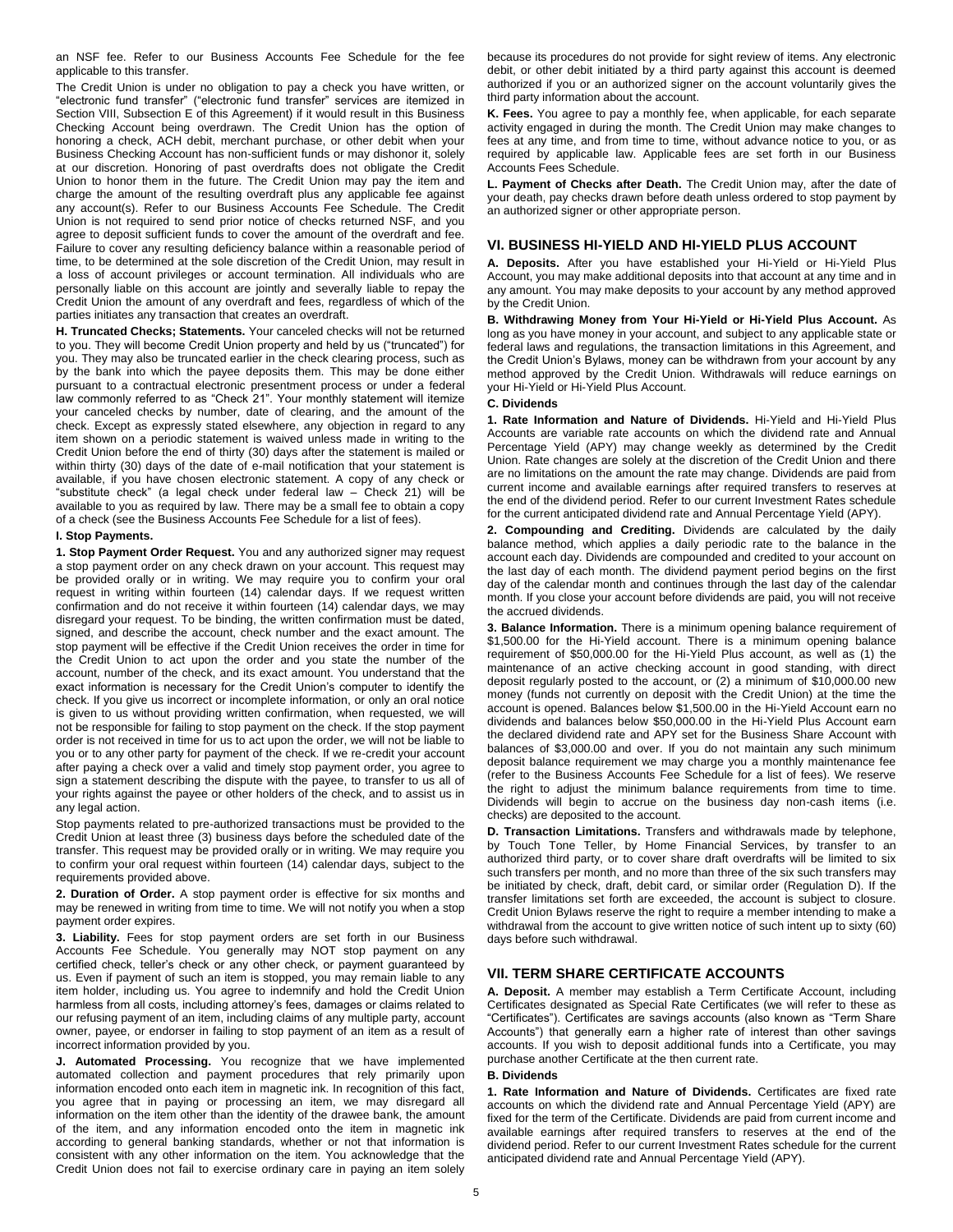**2. Compounding and Crediting.** Dividends are calculated by the daily balance method, which applies a daily periodic rate to the balance in the account each day. Dividends are compounded and credited to your account on the last day of each quarter. Dividend payment periods are from January through March, April through June, July through September, and October through December. If you close your Certificate before interest is credited, accrued interest will be paid to date less any early withdrawal penalty, if applicable. See the discussion of early withdrawal penalties in Subsection D below.

**3. Balance Information.** There is a minimum opening balance requirement of \$500.00 for all Certificates, except Special Rate Certificates, in which the minimum opening balance requirement is \$5,000.00 new money (funds not currently on deposit with the Credit Union), as well as (1) the maintenance of an active checking account in good standing, with direct deposit regularly posted to the account, or (2) a minimum of \$10,000.00 new money (funds not currently on deposit with the Credit Union). You must also maintain a basic membership share of \$25.00 on deposit in your Business Share Account to retain a Certificate account. Dividends will begin to accrue on the business day you deposit non-cash items (i.e. checks) to your account.

**C. Renewal Policy.** All Certificate accounts will automatically be renewed on the initial or any subsequent renewal maturity date, unless otherwise directed by you, or the Credit Union shall, prior to maturity, give you written notice that it will not be renewed. The dividend rate and Annual Percentage Yield (APY) to be paid upon renewal shall be determined by the Credit Union at or before maturity, and written notice of the renewal rate shall be mailed to you no later than two (2) business days after maturity. All other terms and conditions, including the length of the term of the Certificate, shall be the same as the original Certificate unless the Credit Union shall, prior to maturity, give written notice of a change in such terms and conditions. There is a seven (7) day grace period for withdrawals from the Certificate after it matures. If the Certificate is presented for payment on its maturity date or within seven (7) days thereafter, no penalty shall be imposed but no dividends shall be earned after the maturity date. If the Certificate is not renewed, at maturity, the funds will be transferred to your Business Share Account in the Credit Union, or other account designated by you. If there is no such account at the time, the balance will be deposited to an Accounts Payable until such time as you can be reached and disposition of the Certificate is determined.

**D. Early Withdrawal Penalty.** A substantial penalty is imposed if Certificate funds, other than dividends, are withdrawn prior to the original or subsequent renewal maturity date. If an early withdrawal reduces the principal balance below the original Certificate amount or below the Certificate amount of a subsequent renewal, the Certificate will be canceled, and a forfeiture will be imposed equal to the value of ninety (90) days dividends on the entire amount evidenced by the Certificate if the current term is one year or less, or the value of one hundred eighty (180) days dividends on that amount if the current term is more than one year. In any case of early withdrawal, if accrued dividends are not sufficient to cover the applicable penalty, the penalty will result in the loss of all dividends earned. If a Certificate is withdrawn within the first six (6) days following the original deposit date, the penalty will be equal to seven (7) days interest, and shall be deducted from the principal of the Certificate if accrued dividends are insufficient to cover the penalty. These penalties do not apply in the case of withdrawals resulting from the voluntary or involuntary liquidation of this Credit Union.

**E. Transaction Limitations.** After a Certificate is purchased, you may generally not make deposits into or withdraw principal from that Certificate until the maturity date. If a withdrawal of principal must be made prior to maturity, the entire account balance must be withdrawn. In addition, an early withdrawal penalty will be assessed, as discussed in Subsection D above. Credit Union Bylaws reserve the right to require a member intending to make a withdrawal from the account to give written notice of such intent up to sixty (60) days before such withdrawal. Certificates may not be pledged, transferred, or assigned to any party other than the Credit Union.

# **VIII. ELECTRONIC FUND TRANSFERS (EFT)**

**A. Generally.** Financial Plus Credit Union makes available to members various "electronic fund transfer" services. We have provided, and will be providing from time to time, plastic Automated Teller Machine Cards and/or Visa Debit Cards to certain members. "Electronic fund transfers" may also be made by use of a touch-tone telephone through our audio response service (Touch Tone Teller) or by use of a personal computer through our online banking (called Home Financial Services – HFS) and BillPay Plus programs or by preauthorized debits (including electronic check conversions) and credits from third parties.

When a secret personal identification number (called a "PIN") is also provided, the Automated Teller Machine Card and/or Visa Debit Card, can be used, together with the PIN, in any of a number of automated teller machines or point of sale terminals to make "electronic fund transfers" to, from, or between one or more accounts in the Credit Union, simply by following the instructions at the machine or terminal. The Visa Debit Card can also be used along with your signature or with other electronic means at Visa merchant locations.

We will, upon request, issue personal identification numbers ("PINs") which can be used with a touch-tone telephone or personal computer to make "electronic fund transfers" to, from, or between one or more accounts in the Credit Union by following the rules and procedures of our Touch Tone Teller and/or Home Financial Services program(s) or to third parties through our BillPay Plus program.

This Agreement is being furnished to you as a member of Financial Plus Credit Union to meet the requirements of the federal and Michigan statutes relating to "electronic fund transfers," as well as the requirements of the regulation (Regulation E) issued by the Federal Reserve Board pursuant to the federal statute, whether such "electronic fund transfers" are made by use of an automated teller machine, a point of sale terminal, at a Visa merchant location, our Touch Tone Teller service, Home Financial Services program, BillPay Plus service, or in some other manner.

In this Agreement, "you", "your", "organization" and "business" mean the sole proprietorship described in the Signature Card, the sole proprietor and all authorized signers. "We," or "us," and "Credit Union" refers to Financial Plus Credit Union.

This Agreement is a contract. The terms and conditions set out here are binding on you and on us as to the making of such "electronic fund transfers," as outlined in Subsection E, in the following cases:

- If you use the account(s) covered by this Agreement after receipt of this Agreement;
- . If you already have an Automated Teller Machine Card and/or Visa Debit Card and PIN provided by us and you use them to make such transactions after receipt of this Agreement;
- If you ask us to provide you with a PIN and you thereafter use it, together with your Automated Teller Machine Card and/or Visa Debit Card, to make such transactions;
- If you receive an Automated Teller Machine Card and/or Visa Debit Card from us without asking for it, but then ask us to provide you with a PIN to make such transactions or activate it according to the instructions on the card(s);
- If you already have, or if we issue a PIN at your request and you use it to make transactions through our Touch Tone Teller, Home Financial Services, or BillPay Plus program(s).
- If you have authorized other "electronic fund transfers," such as debits (including electronic check conversion) or preauthorized credits through a third party service provider or you authorize other "electronic fund transfers" after receipt of this Agreement.

In any case, your use of the account(s) or your making of such transactions after receipt of this Agreement constitutes your acceptance of the terms and conditions set out in this Agreement.

Although your account(s) may be subject to "electronic fund transfers" and in that regard are subject to the terms and conditions of this Agreement, you may continue to use those account(s) to the same extent and in the same manner that you have in the past insofar as "over-the-counter" and other non-electronic transactions are concerned.

**B. Accounts Affected.** Each of the following types of accounts in the Credit Union can be subject to some kind of "electronic fund transfer" service:

**Business Checking Account** Hi-Yield or Hi-Yield Plus Account Term Share Certificate Account

These types of accounts are sometimes referred to in this Agreement as "asset account(s)" or simply as your "account(s)."

If you have previously told us which of your account(s) you want to be subject to a particular type of "electronic fund transfer" service, you may change those instructions in the future, and we will follow your new wishes to the extent regulations allow, and our "electronic fund transfer" services permit at that time.

**C. Account Agreements.** The other terms and conditions of the Sole Proprietorship Membership/Account Agreement relating to your accounts with us remain in effect except to the extent modified by this Section VIII.

**D. Minimum Balance.** You must always maintain a minimum of \$25.00 in your Business Share account to be entitled to make "electronic fund transfers" affecting your account(s). We reserve the right to increase minimum balance requirements or to impose other restrictions in the future, but if we do so, we will give you at least twenty-one (21) days advance written notice.

**E. "Electronic Fund Transfer" Services.** If you have previously told us which "electronic fund transfer" services you want to use, you can discontinue use of any such service whenever you wish. If you begin using a different "electronic fund transfer" service after receipt of this Agreement, we must be notified of the account(s) to be affected.

We may make additional types of "electronic fund transfer" services available in the future. We may also discontinue one or more, or all, of our "electronic fund transfer" services in the future, but if we do that we will give you at least twenty one (21) days advance notice in writing.

At the present time, you can authorize the following types of "electronic fund transfers" to, from, or between your "asset account(s)" in the Credit Union: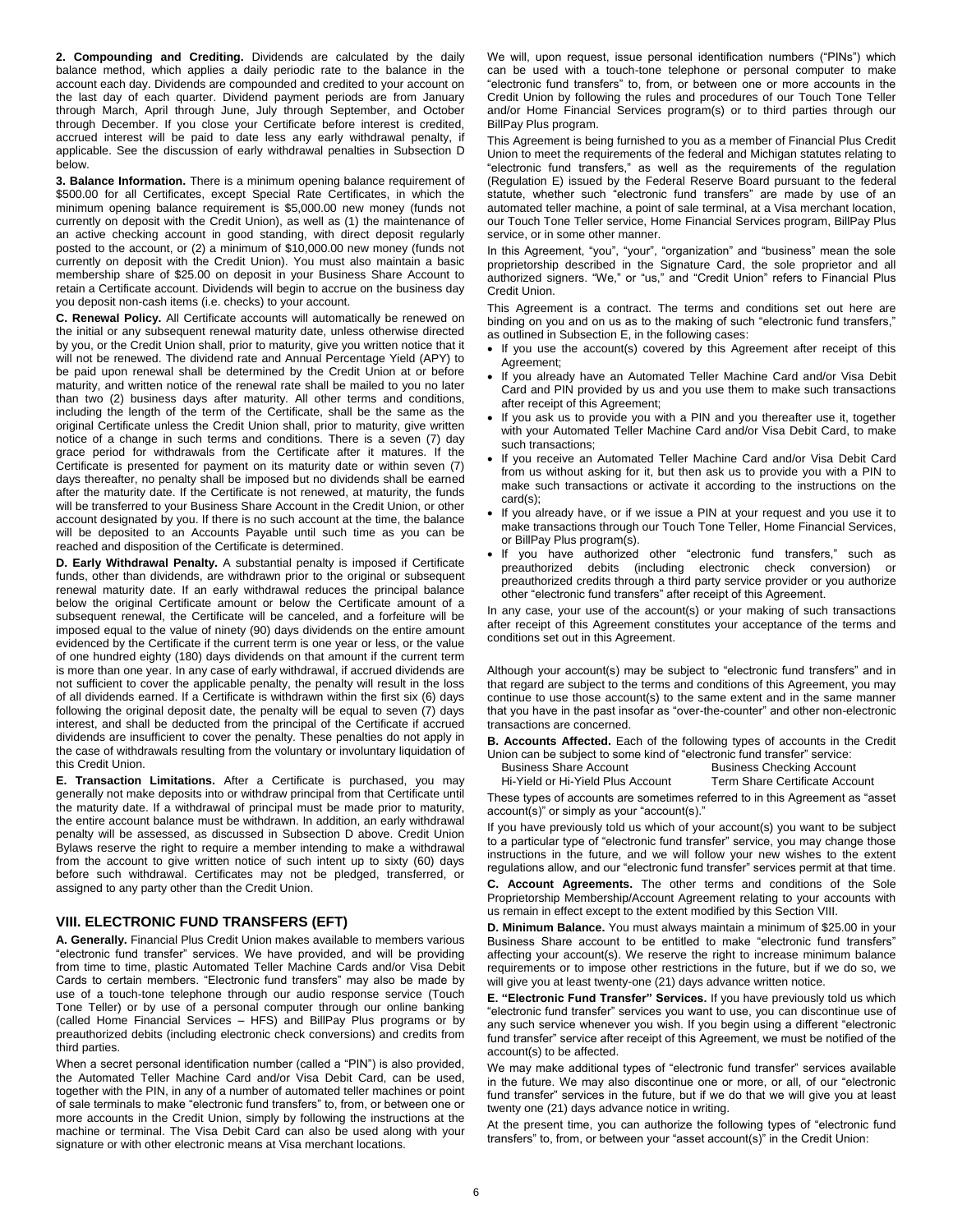#### **1. Preauthorized Transfers to Your Accounts (Credits):**

- Transfers between your "asset accounts" or loan accounts\* in the Credit Union.
- Automatic transfer from another person's account in the Credit Union;
- Deposit(s) from any third party through the facilities of an automated clearing house (ACH) or other electronic network.
- \* These are not "electronic fund transfers".

#### **2. Preauthorized Transfers from Your Accounts (Debits):**

- Payments to third parties through facilities of an automated clearing house (ACH) or other electronic network;
- Transfers between your "asset accounts" or loan accounts\* in the Credit Union.
- Automatic transfers to another person's account in the Credit Union;
- Automatic transfers from your account to make payments on another person's loan to the Credit Union.
- \* These are not "electronic fund transfers".

#### **3. Electronic Checking Conversion:**

You may authorize a merchant or other payee to make a one-time electronic payment from your checking account using information from your check to pay for purchases or pay bills. The check may be given to the merchant or other payee blank, partially completed, or fully completed and signed; may be presented at the point of sale or mailed to a merchant or other payee or lockbox and later converted to an "electronic fund transfer;" or may be retained by the consumer, the merchant or other payee, or the payee's financial institution. This may include the electronic payment of charges for checks returned for non-payment. Your authorization to make such types of "electronic fund transfers" may be expressed in writing or implied, for example, by the merchant or other payee posting a sign.

#### **4. Touch Tone Teller Transactions:**

If you authorize access to our Touch Tone Teller automated response system, you may use your touch tone telephone and PIN to make the following "electronic fund transfers:"

- Withdrawals from your "asset accounts" or line of credit loan accounts in the Credit Union, except escrow and certificate accounts (a check will be mailed to your address on file);
- Transfers between your "asset accounts" in the Credit Union, excluding escrow and certificate accounts;
- Transfers between your "asset accounts" and your line-of-credit loan accounts in the Credit Union, except escrow and certificate accounts;
- Transfers from your "asset accounts" to your closed-end loan accounts in the Credit Union, except escrow, certificate accounts, and mortgages.
- Transfers from your "asset accounts" in the Credit Union (excluding escrow and certificate accounts) or line-of-credit loan to another member account at the Credit Union, which you have previously authorized.
- Balance inquiries and other account information on your asset and loan accounts\*.

\*(These are not "electronic fund transfers.")

#### **5. Automated Teller Machine Transactions:**

If you have an Automated Teller Machine Card and/or Visa Debit Card for which we have issued a PIN, you can use your card and PIN to make the following transactions in an automated teller machine. However, your card(s) may need to be reprogrammed by our Member Service Department in order to access all of these accounts:

- Deposits to your Business Share, checking, Hi-Yield or Hi-Yield Plus\*\* account;
- Cash withdrawals from your Business Share, checking, Hi-Yield or Hi-Yield Plus \*\* account;
- Cash withdrawals from your Visa and Personal Pocketbook or Home Equity line-of-credit loan accounts with us\*;
- Transfers (non-cash) between Business share, checking, Hi-Yield and Hi-Yield Plus \*\* accounts;
- Transfers (non-cash) from your Business Share, checking, Hi-Yield or Hi-Yield Plus \*\* accounts to your loan account(s)\*\*\* with us;
- Transfers (non-cash) from your Visa and Personal Pocketbook or Home Equity line-of-credit loan accounts with us to your Business Share, checking or hi-yield\*\* account;
- Payments on loans by cash, check, draft, etc.\*/\*\*\*;
- Balance Inquiries on your Business Share, check, Hi-Yield, Hi-Yield Plus accounts\*\*, and your Visa and Personal Pocketbook or Home Equity line of credit loan accounts\*.
- \* These are not "electronic fund transfers."

\*\* Hi-Yield and Hi-Yield Plus account access restricted to automated teller machines owned and operated by the Credit Union and ATMs in the Co-op Network.

\*\*\* Loan payment transfers will be processed manually within two (2) "business days" of the transaction date and are restricted to ATMs owned and operated by the Credit Union. See Subsection V for our "business days."

#### **6. Point-Of-Sale Transactions:**

If you have an Automated Teller Machine Card and/or Visa Debit Card for which we have issued a PIN, you may use your card and PIN to pay for goods

and services at places that have agreed to accept cards with NYCE access. These places will display the NYCE logo in their business locations. Payment may only be made from funds in your checking account. Access to other accounts is not permitted.

#### **7. Visa Debit Card Transactions:**

If you have a Visa Debit Card, you may use your signed card along with your signature to purchase goods and services from merchants that have agreed to accept Visa cards. These merchants will display the Visa logo in their business locations. You may also use your Visa Debit Card to order goods or services by mail, telephone, or the Internet from merchants that have agreed to accept Visa cards. Your Visa Debit Card, along with your PIN, will also perform the transactions itemized in the "Automated Teller Machine Transactions" and "Point-of-Sale Transactions" sections above. Purchase transactions at merchant locations may only be made from funds in your checking account. Access to other accounts is not permitted.

### **8. Home Financial Services (Online Banking) Transactions:**

Our Home Financial Services (HFS) allows members to process "electronic fund transfers" between their account(s) and make other transfer requests by use of a personal computer connected to the Internet. If you have authorized HFS access, for which we have issued a PIN, you may log onto our HFS system to process the following transactions:

- Transfers between your "asset accounts" in the Credit Union (excluding escrow and certificate accounts);
- Transfers from your "asset accounts" (except escrow and certificate accounts), to your loan accounts in the Credit Union (except mortgages).
- Transfers from your line-of-credit loan accounts (i.e. Visa, Personal Pocketbook or Home Equity) to your "asset accounts" (except escrow and certificate accounts).
- Transfers from your "asset accounts" (except escrow and certificate accounts), or line-of-credit loan accounts (i.e. Visa, Personal Pocketbook or Home Equity) to another member account at the Credit Union, which you have previously authorized.
- Balance inquiries and other account information on your asset and loan accounts\*.
- Download account information into certain personal financial management software packages\*.
- Send an e-mail message to us to place an order for an additional supply of checks, place a stop payment on a check or range of checks, request a copy of a check previously written which has cleared your account, and perform certain other transactions\*. There may be a fee for these services, refer to our current Business Accounts Fee Schedule.
- Make application for credit card and other loan accounts\*.
- \* These are not "electronic fund transfers."

#### **9. BillPay Plus Services:**

BillPay Plus is a bill payment service, which allows members to transfer funds from their checking account to make third-party payments. You must be a user of Home Financial Services to access the BillPay Plus program. If you have authorized access to our BillPay Plus service, and agreed to pay the monthly fee (refer to our Business Accounts Fee Schedule), you may use a personal computer, internet connection, and PIN to make the following "electronic fund transfers:"

- Withdrawals from your checking account in the Credit Union to make payments to third parties, through the facilities of an automated clearing house (ACH), other electronic network, or by check.
- Balance inquiry on your checking account.\*
- \*These are not "electronic fund transfers."

BillPay Plus transfers can be scheduled as "Today", "Future", or "Recurring" payments.

A "Today" payment will be withdrawn from your checking account immediately upon terminating the BillPay Plus session, and the payment to the third-party payee will begin processing on the following "business day." The payment may not be stopped or cancelled once you have terminated the BillPay Plus session.

A "Future" payment will be withdrawn from your checking account and the third-party payment will begin processing on the day scheduled, or if not a "business day" on the next "business day." "Future" payments may be scheduled up to three-hundred-sixty-four (364) days in advance and may be changed or cancelled until midnight (Eastern Time) of the day prior to the scheduled payment date.

A "Recurring" payment can be scheduled to occur automatically based upon a specified regular basis, beginning on the start date indicated and ending on the end date indicated. "Recurring" payment(s) will be withdrawn from your checking account, and the third-party payment will begin processing on the day scheduled, or if not a "business day" on the next "business day." "Recurring" payments may be changed or cancelled until midnight (Eastern Time) of the day prior to the scheduled payment date.

The BillPay Plus program is available twenty-four (24) hours per day, seven (7) days per week, and is limited to \$5,000.00 per payment, and up to forty-five (45) third-party payees. Payment is expected to be made to the third-party payee on the "deliver by" date indicated online when the payment is scheduled.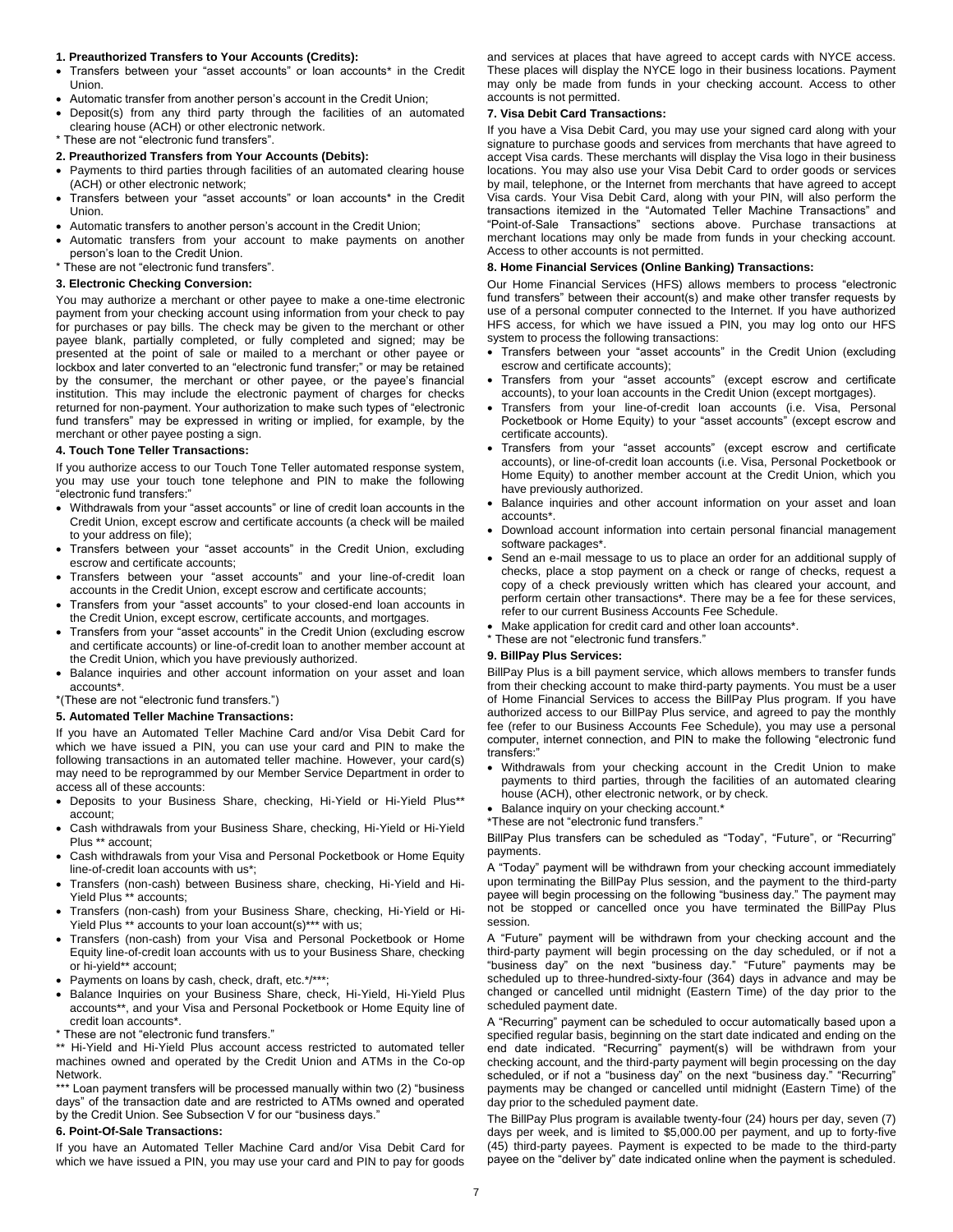All payments must be payable in United States Dollars and the payee address must be within the United States. Payments may not be made to a federal, state or local governmental or taxing unit, or other category of payees, as indicated online. Payments must be scheduled to allow a sufficient number of "business days" for the payment to be delivered, as indicated online when the payment is scheduled, to process the payment and deliver funds to the thirdparty payee by the payment due date, excluding any grace period. Refer to the "Payment Guarantee" online for more details. See Subsection V for our "business days."

The monthly fee for BillPay Plus will be withdrawn from your checking account on the last day of each month, and will cover all BillPay Plus transactions made during the current month. See our Business Accounts Fee Schedule for BillPay Plus fees. We reserve the right to change this fee, upon notice, in the future.

**F. Location of ATMs.** At the present time, you can use automated teller machines (ATMs) owned and operated by Financial Plus Credit Union, and machines in the NYCE, Co-op, and Cirrus networks. Other regional networks may also be available through network sharing agreements.

The number and location of automated teller machines is, of course, subject to change at any time. If you have an Automated Teller Machine Card and/or Visa Debit Card and PIN, we will keep you informed from time to time of the location of our machines and the networks available.

**G. Excluded Transactions.** Our data processing system makes it possible to offer you many electronic services, however, some of these services do not constitute "electronic fund transfers" for the purpose of this disclosure, for example, automatic transfers from your account(s) to pay your loan(s) owing to us or automatic transfers between your own "asset account(s)" in the Credit Union, nor transfers received via Fedwire or through a similar wire transfer system, such as "A2A" Money Transfer System, that is used primarily for transfers between financial institutions or between businesses. The terms and conditions of this Agreement apply only to those services and transfers, which are "electronic fund transfers" as described in Subsection E; they do not apply to other transactions which, although electronic in nature, do not constitute "electronic fund transfers" described in Subsection E.

**H. Illegal Use of Card or Other "Electronic Fund Transfer" Service.** You understand and agree that "electronic fund transfer" services, including but not limited to use of an Automated Teller Machine and/or Visa Debit Card may not be used for any illegal transaction. You further understand and agree that illegal use of an "electronic fund transfer" service will be deemed an action of default and/or breach of contract, and as a result your account and other related services may be terminated at the discretion of the Credit Union. You further agree, should illegal use occur, to waive any right to sue the Credit Union for such illegal use or any activity directly or indirectly related to it, and, additionally, to indemnify and hold the Credit Union harmless from any suits or other legal action or liability directly or indirectly resulting from such illegal use.

Internet gambling may be illegal in the jurisdiction in which a member is located, including the United States and elsewhere. Display of a payment card logo by an online merchant does not mean that Internet gambling transactions are legal in the jurisdiction in which the member is located. The Credit Union may decline to authorize any transaction the Credit Union believes poses an undue risk of illegality or unlawfulness. The Credit Union will immediately report and comply fully with law enforcement agencies seeking to investigate illegal use of an Automated Teller Machine and/or Visa Debit Card or other "electronic fund transfer" service.

**I. Card and Electronic Device Ownership.** All Automated Teller Machine and/or Visa Debit Cards, and its personal identification numbers (PIN's), Home Financial Services PIN's, and Touch Tone Teller PIN's remain the property of the Credit Union and may be revoked or cancelled at any time without giving you prior notice. Your use of such services is a revocable privilege. Because we retain ownership of all Automated Teller Machine and/or Visa Debit Cards, and its PIN, Home Financial Services PIN's, and Touch Tone Teller PIN's, we may, in our sole discretion, revoke your access to such privileges for repeated overdrafts, account misuse, loan delinquencies, and other activities deemed adverse to the Credit Union's interests.

If this Agreement is terminated, you agree to surrender any Automated Teller Machine and/or Visa Debit Cards to us.

We will not be required to complete any "electronic fund transfer", that would cause your account to go below zero, or after the service has been terminated, but if we do, you agree to pay us the amount of the improper withdrawal, or transfer, upon request.

**J. Personal Identification Number (PIN) Secrecy and Member Responsibility.** If we have issued PINs for use in conjunction with your Automated Teller Machine Card, Visa Debit Card, Home Financial Services, Bill Pay services, and/or our Touch Tone Teller program, you agree to keep the PIN(s) secret and you also agree that you will not write the PIN(s) on your card(s) nor on any item you keep with your card(s) or other account information, or store your PIN on your personal computer. Unless you provide evidence to the contrary, the Credit Union will attribute all PIN-based transactions made on your accounts to your own activities.

**K. Fees for "Electronic Fund Transfers."** At the present time, we make no charge to you or to your asset account(s) for the making of "electronic fund transfers" as described in Section E, or for the right to make such transfers,

except when limitations are exceeded on the number of transactions made at an automated teller machine and for BillPay Plus services. There may be a charge for additional or replacement Automated Teller Machine and/or Visa Debit Cards. There may also be transfer, overdraft, and/or non-sufficient fund fees for overdrafts created in your account(s). Refer to our Business Accounts Fee Schedule for current fee amounts. We reserve the right to impose, or change such charges, if we deem it necessary. We will give you at least twenty-one (21) days advance written notice before imposing or increasing any such charge.

If you use an automated teller machine that is not operated by us, you may be charged a fee by the operator of the machine and/or by an automated transfer network.

If you use your Automated Teller Machine Card and/or Visa Debit Card to make a transaction in a country outside the United States, you will be charged an International Transaction Fee. If the transaction is made in foreign currency, the transaction will be converted to U.S. Dollars. The currency conversion rate will be either a rate selected by Visa or Cirrus from the range of rates available in wholesale currency markets for the applicable central processing date, which may vary from the rate Visa or Cirrus itself receives, or the government mandated rate in effect for the applicable central processing date. All transactions made outside the United States will be charged an International Transaction Fee regardless if the transaction is made in foreign currency or U.S. currency, in each instance, plus or minus any adjustment determined by the Issuer. See our current fee schedule for ATM/Debit/Credit Card International Transaction Fee for the current fee amount. We reserve the right to change this fee, upon notice, in the future.

**L. Limitations on "Electronic Fund Transfers."** Transfers and withdrawals made by telephone\*, by Touch Tone Teller, through Home Financial Services, by transfer to an authorized third party, or to cover overdrafts\* will be limited to a total of six such transfers and withdrawals per account, per month (Regulation D). Transfers and withdrawals made by automated teller machine, in person\* or by mail\*, and through our BillPay Plus program are not subject to this limitation nor are transfers and withdrawals made from your Business Checking Account.

Your accounts may be accessed 24 hours per day, 7 days per week, except for short periods of time each day to allow for certain processing and back-up requirements. Other unanticipated outages may be experienced, although they will be kept to a minimum. We reserve the right to deny "electronic fund transfer" services if your account(s) are in derogatory status, such as if you are past due on your loan obligations with us or overdrawn on any of your account(s). These limitations may be changed in the future, however, we will give you written notice of any such change at least twenty-one (21) days in advance.

There are no limitations on the number of deposit, transfer and payment transactions you may make at an automated teller machine within the State of Michigan during a daily 24-hour operating cycle. However, deposits and transfers are limited to \$25,000.00 per transaction, and are not allowed at automated teller machines outside the State of Michigan, except within the Coop Network. Not all transaction types may be available at all automated teller machines. Payment transactions are allowed only at automated teller machines owned and operated by Financial Plus Credit Union. Hi-Yield account transactions are allowed only at automated teller machines owned and operated by Financial Plus Credit Union and machines within the Co-op Network. To protect against possible losses, your Automated Teller Machine Card(s) will not allow you to obtain more than \$305.00 cash, including surcharges, from an automated teller machine, per card, and \$500.00 in goods or services, per card, through a point of sale terminal during a daily twenty-four (24) hour cycle. Additionally, certain card(s), at the option of the Credit Union, may have reduced cash withdrawal and point-of-sale authorization limits; however, if this is the case, you will be notified. Your Visa Debit Card will not allow you to obtain more than \$510.00 cash, including surcharges, from an automated teller machine, per card, and up to \$5,000.00, upon account review and approval, in goods or services, per card, through any combination of transactions at point-of-sale terminal(s) or purchase(s) at Visa merchant(s) during a daily twenty-four (24) hour cycle. Purchase transactions made by use of your Automated Teller Machine Card and/or Visa Debit Card may only be made from funds in your checking account. Access to other accounts is not permitted. You have the right to require us to program our system so that no more than \$50.00 can be withdrawn from your account(s) by use of your Automated Teller Machine Card or Visa Debit Card during a single day. Please contact us if you want this option. Your Automated Teller Machine card and/or Visa Debit Card may not be used for any illegal transaction, including Internet gambling transactions.

You must be a user of Home Financial Services to access BillPay Plus. BillPay Plus transfers are limited to \$5,000.00 per payment, up to forty-five (45) thirdparty payees, and must be made from funds in your Business Checking Account. Third-party payments must be made to United States payees and payable in United States Dollars. Payments may not be made to a federal, state or local governmental or taxing unit, or other category of restricted payees, as indicated online.

\* These are not "electronic fund transfers."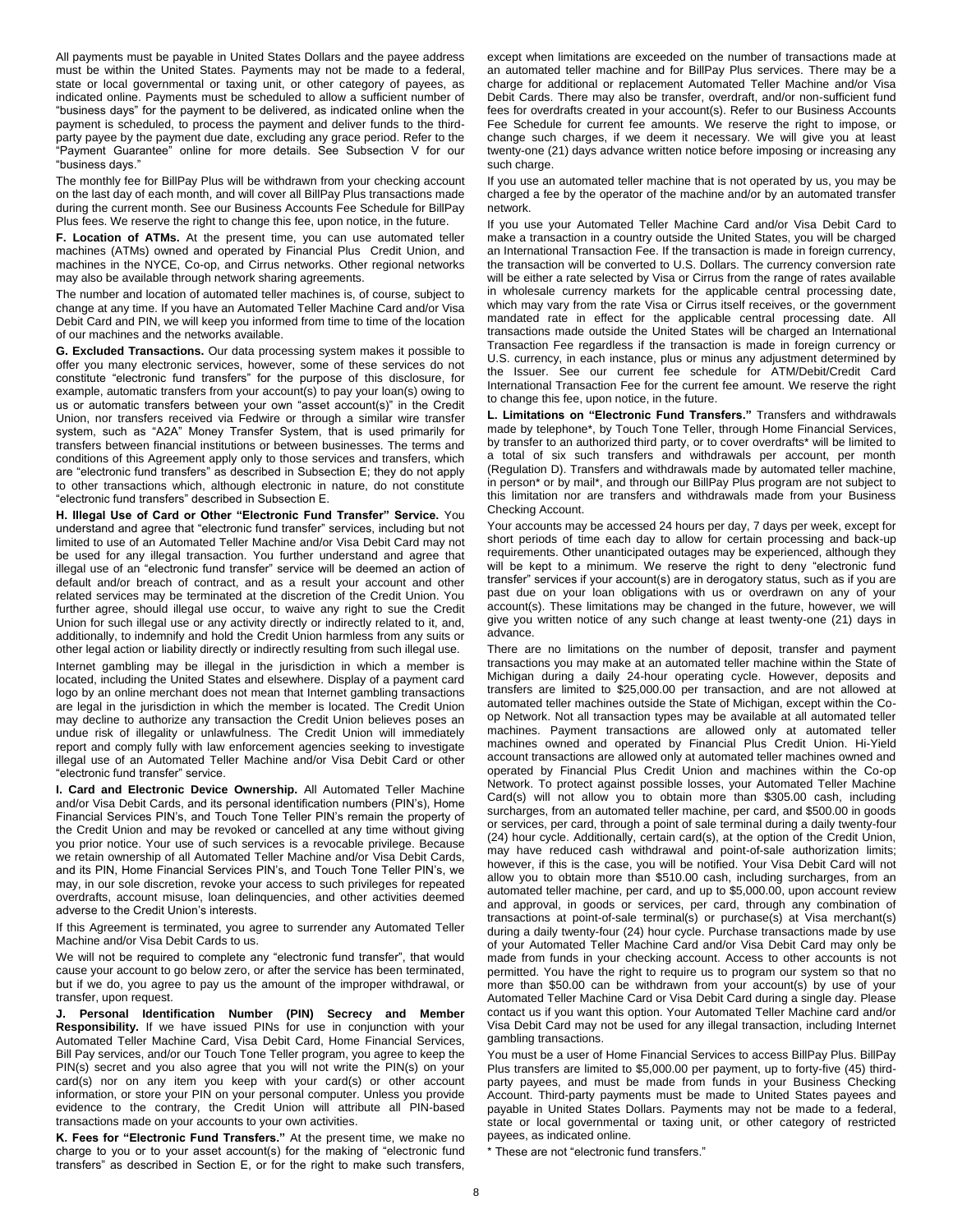#### **M. Documentation of Transfers.**

**1.** You can get a transaction receipt at the time you make any transfer to, from or between your account(s) using an automated teller machine or point-of-sale terminal. A receipt may not be available if the transaction amount is \$15.00 or less.

**2.** You will receive a statement every month in which you have "electronic fund transfer" activity, and at least once per quarter for each "asset account(s)" for which you have authorized any "electronic fund transfer" service described in Section E that has not had activity in a given month. Periodic statements we send you on accounts that are subject to "electronic fund transfers" described above and transaction receipts are admissible evidence in resolving a dispute.

**3.** If preauthorized payments from your account(s) may vary in amount, the person you are going to pay will notify you in writing ten (10) days before each payment when it will be made and how much it will be.

**N. Right and Procedures to Stop Payment on Preauthorized, Electronic Check Conversions, and BillPay Plus Transfers.** The following rules apply only to "Preauthorized Transfers from Your Account (Debits)," "Electronic Check Conversions" and "BillPay Plus Services" as described in Subsection E of this Agreement.

If you have told us in advance to make regular payments out of your account(s), or authorized an electronic check conversion, you can stop these payments. However, only BillPay Plus transfers designated as "Recurring" payments can be stopped. BillPay Plus transactions designated as "Future" and "Recurring" payments can be cancelled through the BillPay Plus program until midnight (Eastern Time) of the day before the scheduled processing day. "Today" transactions cannot be stopped or cancelled once the BillPay Plus session is terminated. To place a stop payment on a preauthorized transfer, electronic check conversion, or "Recurring" BillPay Plus transfer from your account, you must:

Call us at:

(810) 244-2200 or toll-free (800) 748-0451

Or, write us at:

Attn.: Member Service Department Financial Plus Credit Union P.O. Box 7006 Flint, Michigan 48507-0006

This notice must be sent in time for us to receive your request three (3) or more "business days" before the payment is scheduled to be made. Give us your name and account number, the name of the party receiving the payment, the amount of the payment, and date on which it is scheduled to be made. If you call, you may be required to put your request in writing and to get it to us within fourteen (14) days after you call. A stop payment is valid for six (6) months.

We charge a fee for handling such stop-payment orders and reserve the right, upon notice, to change such fees in the future (Refer to our Business Accounts Fee Schedule).

If these regular payments may vary in amount, the party you are going to pay will tell you, ten (10) days before each payment, when it will be made and how much it will be. You may choose instead to get this notice only when the payment would differ by more than a certain amount from the previous payment, or when the amount would fall outside certain limits that you set; if so, you must make the necessary arrangements with the party you are going to pay.

If you order us to stop one of these preauthorized, or "Future" or "Recurring" BillPay Plus payments three (3) or more "business days" before the transfer is scheduled, and we do not do so, we will be liable for your actual losses or proven damages. In Subsection V of this Agreement, we tell you what our "business days" are.

**O. Reversing "Electronic Fund Transfers."** If an "electronic fund transfer" described in Section E was a payment of \$50.00 or more for goods or services to a third party, you have the right to require us to reverse such transfer and to credit your account with the full amount of the transfer if (1) you tell us, within four (4) calendar days after the date of the transfer, to make such a reversal, (2) you notify us that you have made a good faith attempt to resolve your dispute with the third party involved, and (3) you assure us that any returnable goods involved in the dispute will be returned.

If you do these things in writing, you MUST send the letter to:

Attn.: Member Service Department Financial Plus Credit Union P.O. Box 7006 Flint, Michigan 48507-0006

Or call us at:

(810) 244-2200 or toll-free (800) 748-0451

If you tell us orally that you want such a transfer reversed, we will send you a form you can use to confirm your reversal request, your notice of attempted resolution of the dispute, and your assurance to return any returnable goods involved. You are required to get this confirmation form back to us properly filled out within fourteen (14) calendar days after the date of your oral request for reversal. We make a charge for handling such reversal requests and reserve the right, upon notice, to change such fees in the future (Refer to our Business Accounts Fee Schedule).

**P. Confidentiality.** In the ordinary course of business we will only disclose information to non-affiliated third parties concerning your account(s) or "electronic fund transfers" described in Subsection E under the following circumstances:

- As necessary to complete "electronic fund transfers" or other transactions you have authorized; or
- With your oral or written consent; or
- To verify the existence of your account(s), or sufficient funds necessary to complete "electronic fund transfers" you have authorized through a third party; or
- To furnish information under the federal "Fair Credit Reporting Act;" or
- As provided by law, by court order, or governmental agency inquiry or order; or
- To investigate possible unauthorized "electronic fund transfers," or to combat fraud; or
- If the information relates to improper use of your account(s) or access devices.

# **Q. In Case of Errors or Questions About Your "Electronic Fund Transfers" as Described in Section E.**

Telephone us at:

(810) 244-2200 or toll-free (800) 748-0451

Or write to us at:

Attn.: Member Service Department Financial Plus Credit Union P.O. Box 7006 Flint, Michigan 48507-0006

as soon as you can, if you think your statement or a transaction receipt is wrong or if you need more information about a transfer listed on the statement or receipt. We must hear from you no later than sixty (60) days after we send the FIRST statement on which the problem or error appeared.

- (1) Tell us your name and account number; and
- (2) Describe the error or the transfer you are unsure about, and explain as clearly as you can why you believe it is an error or why you need more information; and
- (3) Tell us the dollar amount of the suspected error.

If you tell us orally, we will require that you send us your complaint or question in writing within ten (10) "business days." In Subsection V of this Agreement, we list our "business days."

We will determine whether an error occurred within ten\* (10) "business days" after we hear from you and will correct any error promptly. If we need more time, however, we may take up to forty-five (45) days to investigate your complaint or question. If we decide to do this, we will credit your account within ten\* (10) "business days" for the amount you think is in error, so that you will have use of the money during the time it takes us to complete our investigation. If we ask you to put your complaint or question in writing and we do not receive it within ten (10) "business days," we may not credit your account.

For errors involving new accounts, point-of-sale, or foreign-initiated transactions, we may take up to ninety (90) days to investigate your complaint or question. For new accounts, we may take up to twenty (20) "business days" to credit your account for the amount you think is in error.

We will tell you the results within three (3) "business days" after completing our investigation. If we decide that there was no error, we will send you a written explanation. You may ask us for copies of the documents that we used in our investigation.

If the error you assert is an unauthorized Visa transaction, other than a cash disbursement at an automated teller machine, we will credit your account within five (5) "business days" unless we determine that the circumstances or your account history warrant a delay, in which case you will receive credit within ten (10) "business days." If we ask you to put your complaint or question in writing and we do not receive it within ten (10) "business days," we may not credit your account.

**R. Liability for Unauthorized Use.** Except as provided in this section, the Credit Union is liable to you for funds wrongly taken from your account by an unauthorized "electronic fund transfer."

However, you will be responsible for money taken from your account through an unauthorized "electronic fund transfer" if you voluntarily give your Automated Teller Machine Card and/or Visa Debit Card, Touch Tone Teller, Home Financial Services, or BillPay Plus account information or PIN(s) to someone who takes money out of your account(s) without your permission. You will continue to be liable until you notify us that transfers by that person are no longer authorized.

Tell us AT ONCE if you believe that your Automated Teller Machine Card and/or Visa Debit Card, Touch Tone Teller, Home Financial Services, or BillPay Plus account information has been lost or stolen, if you believe that someone has learned your PIN(s), or if you believe that an electronic fund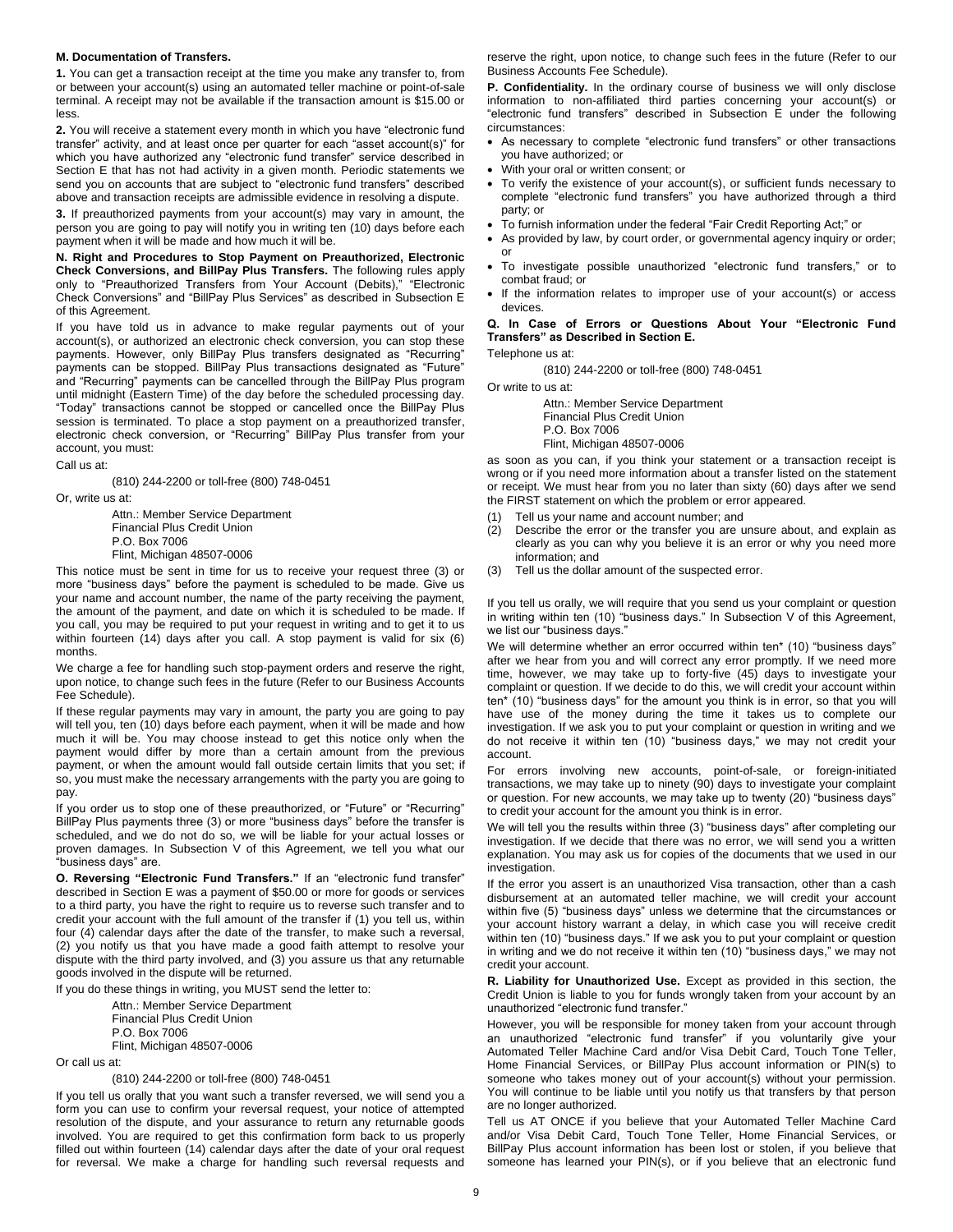transfer has been made using information from your check without your permission. You should also notify us immediately if you believe someone has gotten money out of your account(s) without your permission. Telephoning is the best way of keeping your possible losses down. You could lose all the money in your account(s) plus the maximum limits of your lines-of-credit (i.e. Visa credit card, Personal Pocketbook, Home Equity, or Overdraft Protection).

If you tell us within two (2) business days after your learn of the loss or theft of your Automated Teller Machine Card and/or Visa Debit Card, Touch Tone Teller, Home Financial Services, or BillPay Plus account information, or discover that someone has learned your PIN(s), you can lose no more than \$50.00 if someone used your Automated Teller Machine Card and/or Visa Debit Card or accessed your account(s) through Touch Tone Teller, Home Financial Services, or BillPay Plus without your permission.

If you do NOT tell us within two (2) "business days" after you learn of the loss or theft of your Automated Teller Machine Card and/or Visa Debit Card, or your Touch Tone Teller, Home Financial Services, or BillPay Plus PIN(s), and we can prove we could have stopped someone from accessing your account(s) without your permission if you had told us, you could lose as much as \$500.00.

Also, if your statement shows transactions that you did not make, including those made using any card, code (PIN) or other means, tell us at once. If you do not tell us within sixty (60) days after the statement was mailed to you, or within sixty (60) days of the date that the e-mail message was sent notifying you that your statement was available electronically if you have chosen estatements, you may not get back any money you lost after the sixty (60) days if we can prove that we could have stopped someone from taking the money if you had told us in time.

If a good reason such as a long trip or hospital stay kept you from telling us, we may extend the time periods.

**S. Special Liability Protection Rules for Visa Debit Card Transactions.** You will not be liable for any unauthorized transactions made with your lost or stolen Visa Debit Card, when used to make purchases at a Visa merchant (excluding transactions performed at an automated teller machine or NYCE point-of-sale merchant).

**T. Notice of Unauthorized Use.** If you believe your Automated Teller Machine Card and/or Visa Debit Card, Touch Tone Teller, Home Financial Services PIN(s), or BillPay Plus PIN(s) has been lost or stolen or that someone has transferred or may transfer money from your account(s) without your permission, contact us IMMEDIATELY at:

(810) 244-2200 or toll-free (800) 748-0451

Or, write us at:

Call us at:

Attn.: Member Service Department Financial Plus Credit Union

- P.O. Box 7006
- Flint, Michigan 48507-0006

You should also call the number or write to the address listed above if you believe a transfer has been made using the information from your check without your permission.

**U. Our Liability For Failure to Make "Electronic Fund Transfers."** If we do not complete an "electronic fund transfer," as described above, to or from your account(s) on time and in the correct amount according to our agreements with you, we will be liable for your losses or damages. However, there are some exceptions. We will not be liable, for the failure to complete a transfer under any of the following circumstances:

- For a loss of a card that is retained or destroyed by an automated teller machine;
- . If, through no fault of ours, you do not have enough money in your account to make the transfer;
- If there is not enough money in your account, in excess of amounts you have pledged to us as collateral for a loan, to make the transfer;
- If there is not enough collected funds in your account to make the transfer;
- If the funds in your account are subject to garnishment or other legal process;
- If we have, because of your default on a loan, exercised our rights against the funds on deposit in an account;
- If the transfer would take the balance on your overdraft loan (if applicable) over the credit limit;
- If the transfer would go over the established limit on your account(s);
- If you used your card(s) or other access device in an incorrect, illegal or unauthorized manner;
- If the automated teller machine where you are making the withdrawal does not have enough cash;
- If the automated teller machine or system where you are making the transfer was not working properly and you knew about the breakdown when you started the transfer;
- If the failure was caused by a merchant, system or network not within our control;
- If you use or attempt to use "electronic funds transfers" as described in Section E after your right has been canceled;
- If circumstances beyond our control (such as fire or flood) prevent the transfer, despite reasonable precautions we have taken;
- If you operate the automated teller machine or system improperly;
- If you fail to observe the terms and conditions of this Agreement or our account agreements with you;
- If, due to suspicious activity on your account, we have temporarily suspended your privileges until the activity can be verified;
- If, using BillPay Plus, you attempt to make a payment to a payee outside the U.S., or to a governmental or taxing unit, or other restricted payee;
- If your line of credit or any other obligation owing to us is delinquent, or any account with us is in derogatory status; or
- Other reasonable exceptions as established by us.

**V. Business Days.** Our "business days" are Monday through Friday, excluding New Year's Day, Martin Luther King, Jr. Day, President's Day, Good Friday, Memorial Day, Independence Day, Labor Day, Thanksgiving Day, the Friday after Thanksgiving Day, Christmas Day, and on the last weekday preceding Christmas and New Year's Day, nor on any day designated for their observance.

If we change our "business days," we will notify you of the change in advance.

**W. Regulatory Agency.** If you believe that we may have violated federal or state laws regulating "electronic fund transfers" (Michigan Public Act No. 322 of 1978), you may contact:

Consumer Financial Protection Bureau P.O. Box 4503 Iowa City, Iowa 52244 OR State of Michigan

Department of Insurance and Financial Services P.O. Box 30220 Lansing, MI 48909-7720

**X. Amendments/Termination.** We reserve the right to amend the Agreement at any time. If we do so, we will give you such advance notice thereof as we deem to be reasonable under the circumstances; however, in the specific cases mentioned earlier, we will give you at least twenty-one (21) days advance written notice. We also reserve the right to terminate this Agreement by sending a notice, using either first class mail or e-mail, if you have so chosen, of such termination, which shall be effective when sent.

**Y. Responsibility for Overdraft.** If an overdraft in your account(s) is created through your use of "electronic fund transfers" as described in Subsection E, or because of fees and charges relating to those "electronic fund transfers," the overdraft amount and a non-sufficient funds or overdraft fee is due and payable the moment you get it, unless you are notified otherwise by the Credit Union. You also authorize us, in such a case, to apply from any other shares or deposits you may have in the Credit Union such amount as may be necessary to pay such overdraft amount and fee.

If a check or ACH debit is presented for authorization or payment to your Business Checking Account for which there are non-sufficient funds (NSF) available and you have selected to have Overdraft Protection available for your checking account, (1) a transfer will be made from your other share or deposit account(s), as you have designated, in an amount sufficient to cover the overdraft, or (2) an advance on your Overdraft Protection line-of-credit loan account with us will be made to cover the overdraft and you will repay that advance in accordance with the terms and conditions of your Overdraft Protection line-of-credit plan, depending upon which form of overdraft protection you have selected. But, if there are not sufficient funds to make a transfer according to (1) or (2) of this section, or if you have no Overdraft Protection for your Business Checking Account, the check or ACH debit may be denied and returned to the third-party presenter without payment, and your account will be charged a non-sufficient fund fee.

In the sole discretion of the Credit Union, a check, ACH debit, merchant purchase or other debit may be honored, creating an overdraft in your Business Checking Account and you will owe the Credit Union the amount of the overdraft, plus an overdraft fee.

If an ACH debit is presented for payment to your share account(s) for which there are non-sufficient funds available, it may be returned to the third-party presenter without payment, and your account will be charged a non-sufficient fund fee.

Refer to fees in our current Business Accounts Fee Schedule. We reserve the right to change fees, upon notice, in the future.

**Z. Crediting of Deposits, Payments and Transfers.** Deposits or payments made in an automated teller machine, whether in cash, check, draft, or money order, are subject to verification, and the funds of such deposits and payments to share, share draft checking, or loan accounts may be held until they can be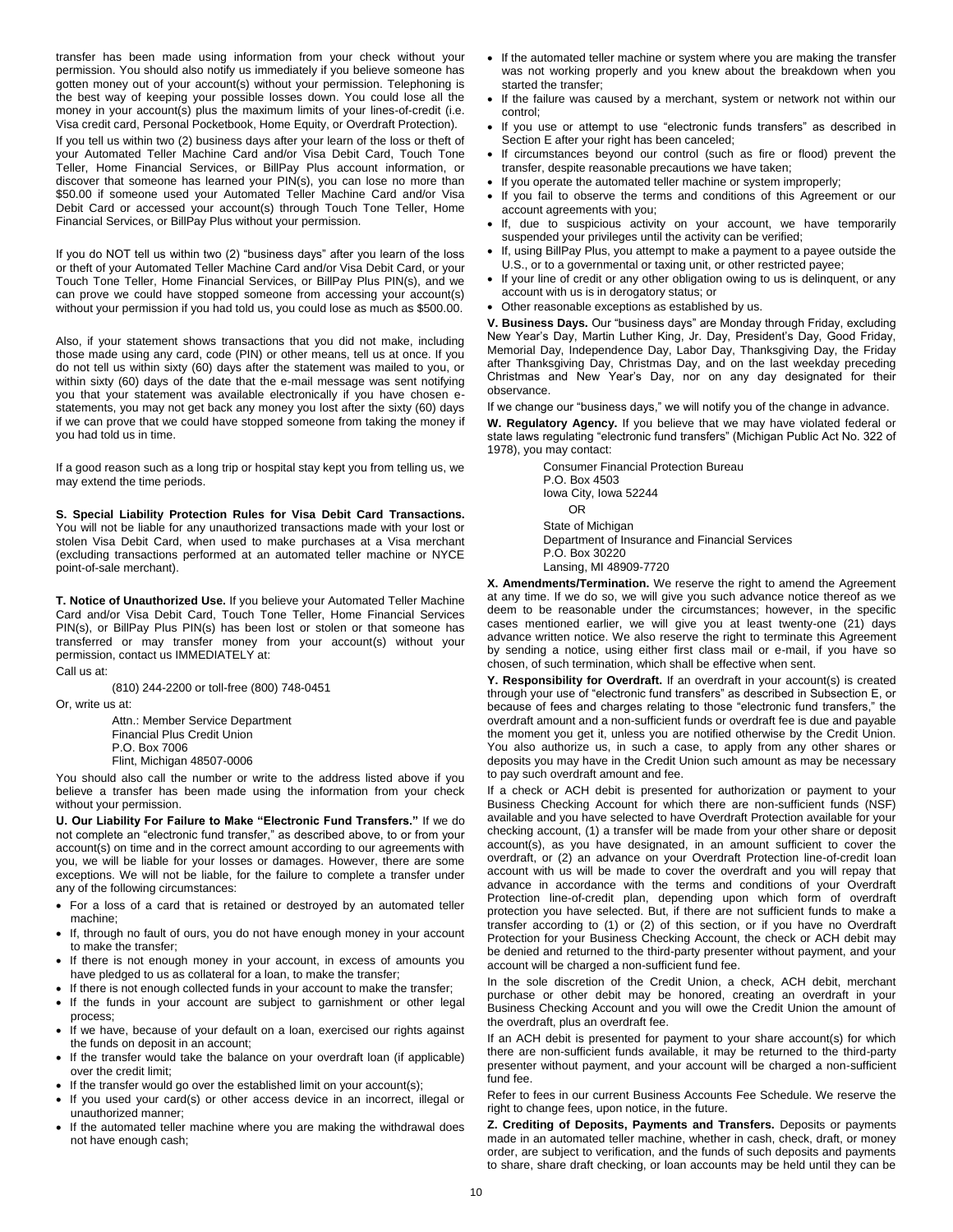collected from the machine, verified, and entered into our accounting system. Further delay may occur if the transaction is made on or immediately prior to a Saturday, Sunday or holiday which we are closed. If you place a check, draft or money order in an automated teller machine as a deposit or payment, it is subject to collection in accordance with Section IX, Funds Availability.

BillPay Plus transactions scheduled as "Today" payments will be deducted from your Business Checking Account immediately, however payment to the payee will not begin processing until the following "business day." BillPay Plus transactions scheduled as "Future" or "Recurring" payments will be deducted and processed on the scheduled payment date. The timeframe allocated for all payments to be received by the designated payee will be two (2) to five (5) "business days," as indicated online when the payment is scheduled.

Refer to Subsection V for our "business days."

**AA. Warranty.** Except where expressly contained herein, the Credit Union makes no warranties, expressed or implied, pertaining to the use of any "electronic fund transfer "services.

# **IX. FUNDS AVAILABILITY POLICY (REGULATION CC)**

The following information describes the Credit Union's policy of holding deposited items in a Business Checking account (also known as a "transaction account") before funds are made available to you for withdrawal. This is what is called a Funds Availability Policy. Generally, transaction accounts are accounts, which would permit an unlimited number of payments by check, telephone, preauthorized transfer, or other order to third parties, or other accounts you may have with us. Funds availability policies for accounts that are not transaction accounts have been described elsewhere in this Agreement.

#### **Your Availability To Withdraw Funds**

Our policy is to make funds from your cash and check deposits available to you on the first business day after the day we receive your deposit. Electronic funds transfer will be available on the day we receive the deposit. Once they are available, you can withdraw the funds in cash and we will use the funds to pay checks that you have written and other electronic debits that are presented for payment.

For determining the availability of your deposits, every day is a business day, except Saturdays, Sundays and holidays. If you make a deposit before 5:00 p.m. on a business day that we are open, we will consider that day to be the day of your deposit. However, if you make a deposit after 5:00 p.m. or on a day we are not open, we will consider that the deposit was made on the next business day we are open.

Remember, even after we have made funds available to you and you have withdrawn the funds, you are still responsible for checks you deposit that are returned unpaid and any other problems involving your deposit.

#### **Longer Delays May Apply**

In some cases, we may not make all of the funds that you deposit by check available to you by the first business day after the day of your deposit. Depending on the type of check that you deposit, funds may not be available until the second business day after the day of your deposit. The first \$200.00 of your deposits, however, may be available on the first business day.

If we are not going to make all of the funds from your deposit available by the first business day, we will notify you at the time you make your deposit. We will also tell you when the funds will be available. If your deposit is not made directly to one of our employees, or if we decide to take this action after you have left the premises, we will mail you the notice by the first business day after we receive your deposit. If you need the funds from a deposit right away, you should ask us when the funds will be available.

In addition, funds you deposit by check may be delayed for a longer period under the following circumstances:

- We believe a check you deposit will not be paid.
- You deposit checks totaling more than \$5,000.00 on any one day.
- You/we redeposit a check that has been returned unpaid.
- You have overdrawn your account repeatedly in the last six months.
- There is an emergency such as failure of computer or communications equipment.

We will notify you if we delay your ability to withdraw funds for any of these reasons, and we will tell you when the funds will be available. They will generally be available no later than the seventh business day after the day of your deposit or re-deposit.

#### **Special Rules for New Accounts**

If you are a new member, the following special rules may apply during the first thirty (30) days your account is open. You will be notified if this section is applicable to your account.

Funds from electronic funds transfer to your account may not be available on the day we receive the deposit. Funds from deposits of cash, wire transfers, and the first \$5,000.00 of a day's total deposit of cashier's, certified, teller's, traveler's, and federal, state and local government checks will be available on the first business day after the day of your deposit if the deposit s) meets certain conditions. For example, the checks must be payable to you. The excess over \$5,000.00 will be available on the ninth business day after the day

of your deposit. If your deposit of these checks (other than a U.S. Treasury check) is not made in person to one of our employees, the first \$5,000.00 will not be available until the second business day after the day of your deposit. Funds from all other check deposits will be available by the ninth business day after the day of your deposit, unless other exceptions listed in the "Longer Delays May Apply" section above also apply.

#### **Automated Teller Machines And Funds Availability**

Financial Plus Credit Union owns and operates many of its own automated teller machines. These are clearly identified as Financial Plus Credit Union machines and can be found at any of our offices, in many of the General Motors facilities the Credit Union serves, and several retail sites. We will keep you informed of changes and additions to these locations.

All deposits made into an automated teller machine after 12:00 noon on weekdays and anytime on Saturdays, Sundays or holidays will be considered received the next business day we are open.

Our policy is to allow availability of funds deposited into Financial Plus Credit Union's automated teller machines by the next business day after we receive your deposit.

If you deposit funds into your Financial Plus Credit Union accounts through another automated teller machine, one not owned and operated by Financial Plus Credit Union, whether cash or check, the funds may not be available for up to five business days following the day of the deposit.

However, all automated teller machine deposits are subject to the same conditions and exceptions referred to in the "Longer Delays May Apply" and "Special Rules for New Accounts" sections of this Agreement.

Our business days are Monday through Friday, excluding New Year's Day, Martin Luther King, Jr. Day, President's Day, Good Friday, Memorial Day, Independence Day, Labor Day, Thanksgiving Day, the Friday after Thanksgiving Day, Christmas Day, and on the last weekday preceding Christmas and New Year's Day, nor on any day designated for their observance. If we change our "business days," we will notify you of the change in advance.

#### **Assistance**

As always, should you have any questions or need assistance with this or any other policy, please contact our Member Service Department at (810) 244- 2200 or (800) 748-0451.

# **X. WIRE TRANSFER AGREEMENT**

The following rules shall apply to all funds transfer orders (ACH, Wire Transfers, or other electronic services) processed by Financial Plus Credit Union.

Credit Union may accept on your behalf, payments to your account or transfers from your account, which will be or have been transmitted by Fedwire, one or more automated clearing houses (ACH), or through a similar wire transfer system, such as the NYCE "A2A" Money Transfer System, that is used primarily for transfers between financial institutions or between businesses and which are not subject to the Electronic Fund Transfer Act. Your rights and obligations with respect to such transfers shall be construed in accordance with and governed by Regulation J, Subpart B - Funds Transfers Through Fedwire, and the applicable Federal Reserve Bank Operating Circular. We may accept on your behalf payments to your account which have been transmitted through one or more ACH's and which are not subject to the Electronic Fund Transfer Act and your rights and obligations with respect to such payments shall be construed in accordance with and governed by the laws of the state of New York, unless it has otherwise specified in a separate agreement that the law of some other state shall govern. Where none of the above stated rules apply, the transactions contemplated by this Agreement shall be governed by the laws of the State of Michigan, including Article 4A of the Michigan Uniform Commercial Code.

In general, we will accept fund transfer orders only if you agree to the terms of this Wire Transfer Agreement, and for wire transfers, have signed an Authorization for Transfer form, have sufficient funds available in the appropriate account to execute the funds transfer order plus the appropriate fee (Refer to our Business Accounts Fee Schedule), and produce acceptable identification. Once you have signed a Recurring Wire Transfer Authorization, we will accept telephonic funds transfer orders from you, provided our security procedures are followed.

Once you have agreed to the terms and conditions of this Wire Transfer Agreement, signed a Recurring Wire Transfer Authorization, and provided us with a secret password, created by you, we will accept wire transfer orders from you via telephone, provided you have sufficient funds available in the appropriate account to execute the wire transfer, and you provide the secret password when you call to make your wire transfer. You hereby acknowledge that the security procedures described are commercially reasonable and that you have agreed to the security procedure offered by the Credit Union and agree to follow the security procedure when making a funds transfer order via telephone. You hereby acknowledge that you will be liable for any wire transfer or communication creating, amending or canceling a wire transfer, whether or